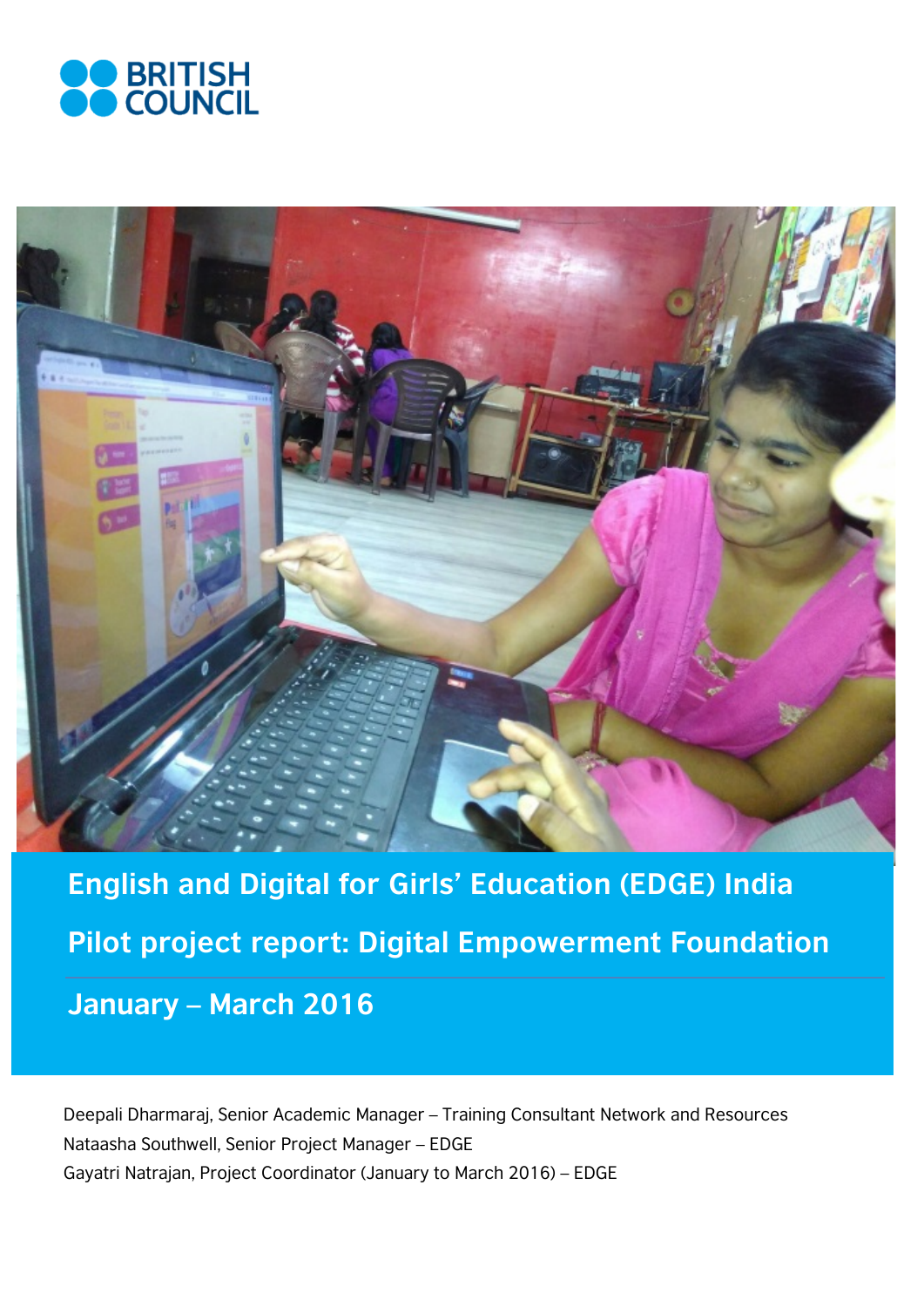

# **Contents**

| 1. |        |  |                                                                  |  |  |  |  |
|----|--------|--|------------------------------------------------------------------|--|--|--|--|
| 2. |        |  |                                                                  |  |  |  |  |
| 3. |        |  |                                                                  |  |  |  |  |
| 4. |        |  |                                                                  |  |  |  |  |
| 5. |        |  |                                                                  |  |  |  |  |
|    | 5.1.   |  |                                                                  |  |  |  |  |
|    | 5.2.   |  |                                                                  |  |  |  |  |
|    | 5.3.   |  |                                                                  |  |  |  |  |
|    | 5.4.   |  |                                                                  |  |  |  |  |
|    |        |  |                                                                  |  |  |  |  |
| 6. |        |  |                                                                  |  |  |  |  |
|    | 6.1.   |  |                                                                  |  |  |  |  |
|    | 6.1.1. |  |                                                                  |  |  |  |  |
|    | 6.1.2. |  |                                                                  |  |  |  |  |
|    | 6.1.3. |  |                                                                  |  |  |  |  |
|    | 6.2.   |  | Post-course session observations, focus groups and interviews 19 |  |  |  |  |
|    | 6.2.1. |  |                                                                  |  |  |  |  |
|    | 6.2.2. |  |                                                                  |  |  |  |  |
|    | 6.2.3. |  |                                                                  |  |  |  |  |
| 7. |        |  |                                                                  |  |  |  |  |
|    |        |  |                                                                  |  |  |  |  |
|    |        |  |                                                                  |  |  |  |  |
|    |        |  |                                                                  |  |  |  |  |
|    |        |  |                                                                  |  |  |  |  |
|    |        |  |                                                                  |  |  |  |  |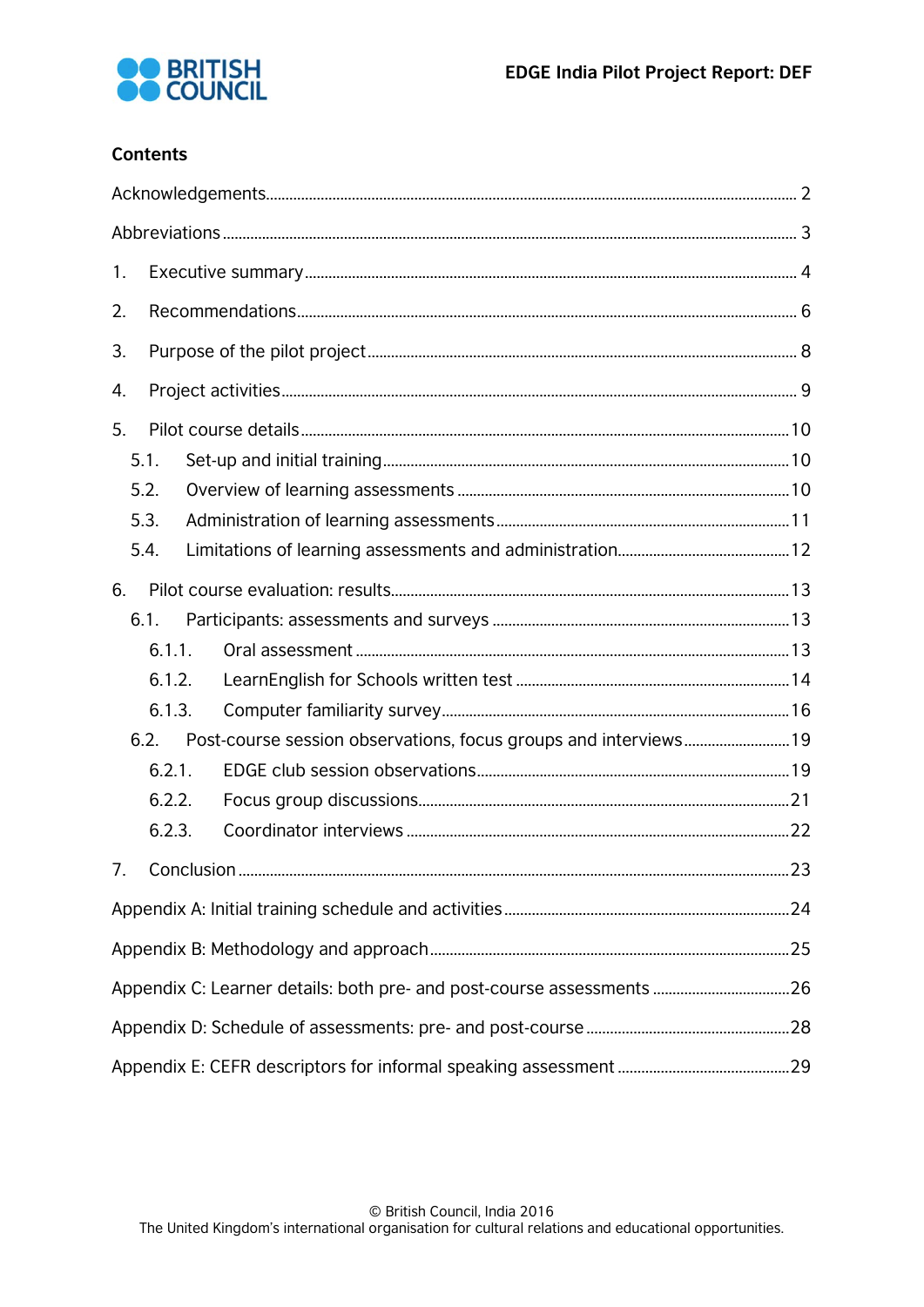

## <span id="page-2-0"></span>**Acknowledgements**

We gratefully acknowledge all those who contributed to this pilot project.

Dr Syed Kazi, Deputy Director, Digital Empowerment Foundation and Sandeepa Sahay, Assistant Director, Operations, English Partnerships initiated discussions. Amy Lightfoot, Assistant Director, Academic Quality Assurance, English Partnerships, provided academic guidance and quality assured the project. We are grateful for their leadership.

Excellent on-the-ground support was provided by Digital Empowerment Foundation colleagues and we especially thank Amarendra Srivastava, Chitra Chauhan, Monika Sharma and Yusuf Khan. We are also grateful to the project coordinators for assisting with translation while gathering data. We thank Malvika Malhotra, Project Manager, English Partnerships, for excellent logistical support.

We appreciate the efforts of Training Consultants Suman Bhatia, Arun Ganapathy, Neha Kapadia, Adib Modak and Kunal Sharma in collecting data, interviewing respondents, moderating focus group discussions and contributing to this report.

Most of all, we are indebted to the coordinators who facilitated EDGE clubs and participants who supported data collection and provided vital information. While parents were not directly involved in the project, we would like to thank them for their crucial support and for believing that girls' education is necessary and important.

#### *Cover photo: EDGE club session, Kapashera*

*Note: The photographs in this report are for the purpose of this report alone.*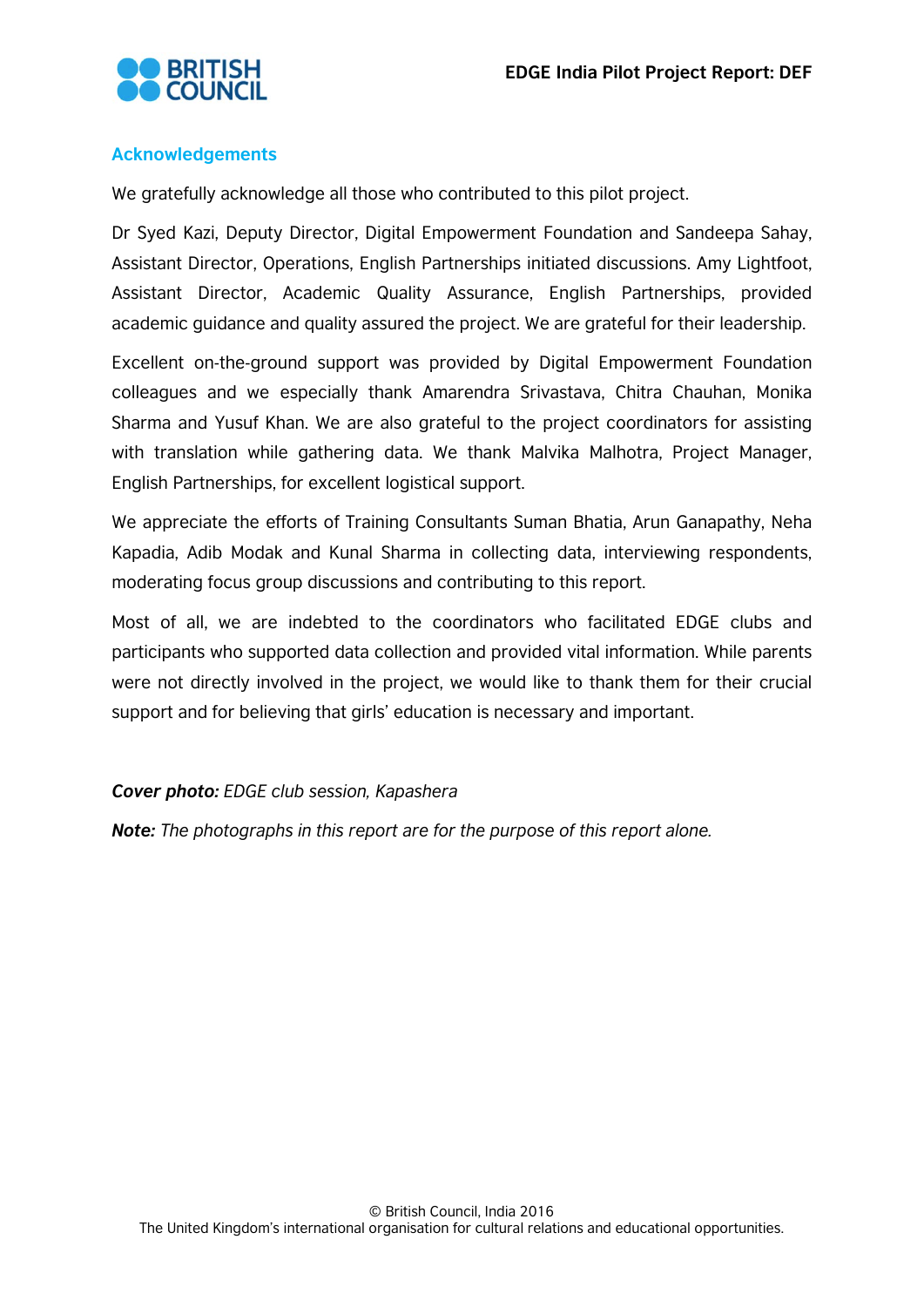

## <span id="page-3-0"></span>**Abbreviations**

| <b>CEFR</b> | Common European Framework of Reference       |
|-------------|----------------------------------------------|
| <b>CIRC</b> | <b>Community Information Resource Centre</b> |
| <b>DEF</b>  | Digital Empowerment Foundation               |
| <b>EDGE</b> | English and Digital for Girls' Education     |
| FGD         | <b>Focus Group Discussion</b>                |
| <b>ILA</b>  | International Language Assessment            |
| <b>ICT</b>  | Information and Communications Technology    |
| TC          | <b>Training Consultant</b>                   |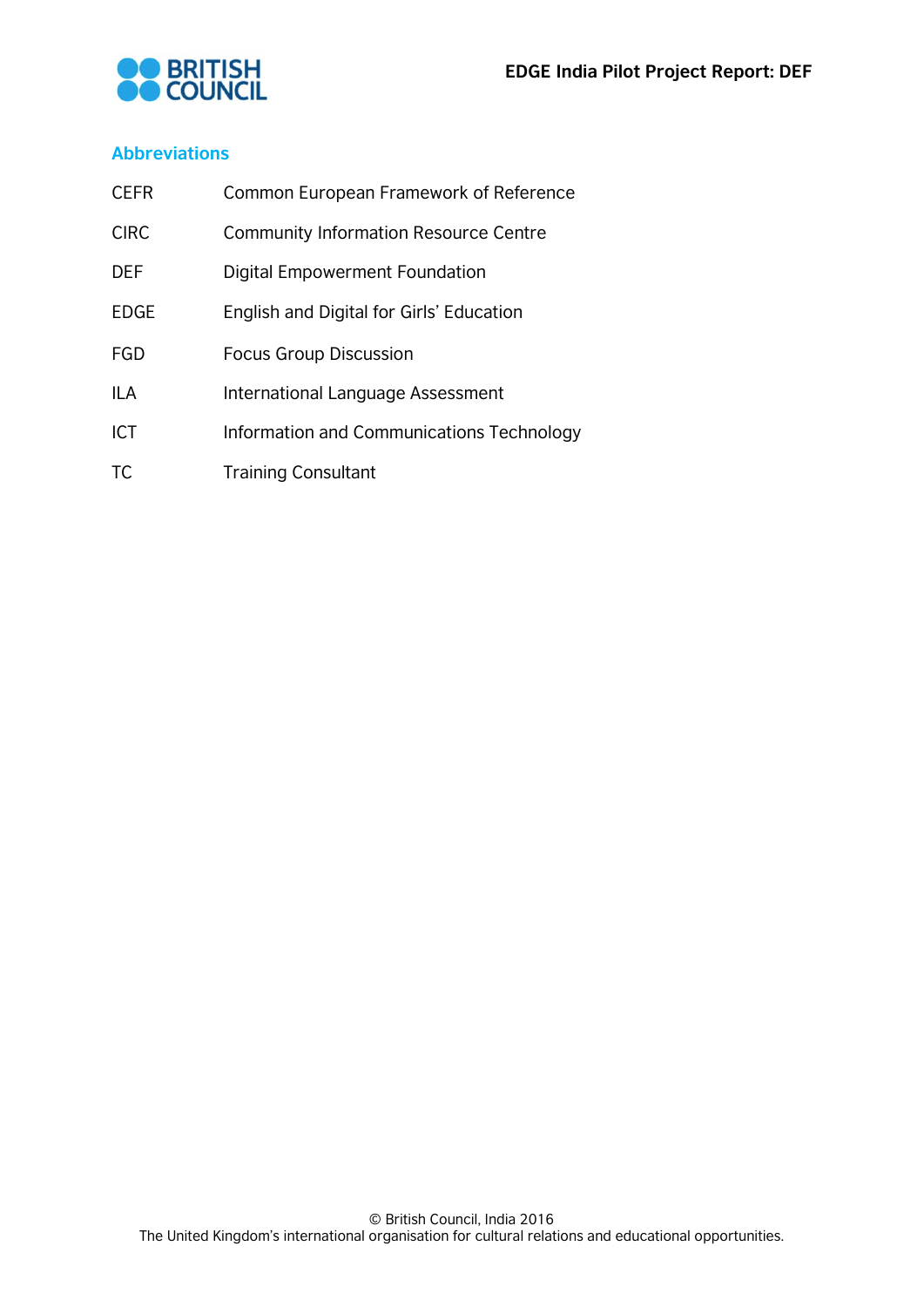

# <span id="page-4-0"></span>**1. Executive summary**

This report summarises project activities, key findings and the resulting recommendations of the English and Digital for Girls' Education (EDGE) India pilot project from January to March 2016 in five of Digital Empowerment Foundation's (DEF) Community Information Resource Centres (CIRCs) in Delhi and Alwar.

The pilot project was implemented to establish a proof of concept of the EDGE programme. The pilot enabled the identification of necessary adaptations to project structure and materials in order to suitably contextualise and increase ensuing project reach and impact. Overall, the pilot project achieved its aims and proves to be a valuable starting point for a long-term partnership between the British Council and DEF. With a strong presence across rural India catering to the needs of marginalised communities, CIRCs are appropriate locations for EDGE clubs.

In January 2016 comprehensive assessments of 93 participants were conducted before the implementation of a 40-hour course. Post-course assessments were conducted in March with 100 participants. Attendance sheets maintained throughout the course revealed participant numbers increased significantly albeit sporadically with several participants joining midway. However, this increase is not reflected in post-course data for three main reasons. Firstly, the course schedule coincided with school examinations causing irregular attendance. Secondly, due to implementation at short notice we were unable to run a rigorous engagement campaign with parents and community leaders. Participants therefore joined only after hearing about club activities from their friends. Thirdly, one batch in the Bahadurpur centre was discontinued almost immediately. Overcoming such challenges has enabled us envisage potential risks in the next phase and proactively plan to mitigate them.

Despite the relatively short duration of the pilot, there have been a number of significant successes including:

• Development of a sustainable safe space for adolescent girls to meet and interact with their peers, therefore contributing to the prevention of social isolation. In the rural communities where CIRCs operate, the prevailing cultural trend is for adolescent boys to be given more freedom and privileges. Girls, on the other hand, face greater restrictions for movement and social interaction. By providing adolescent girls safe spaces they were able *to have an outlet to freely express*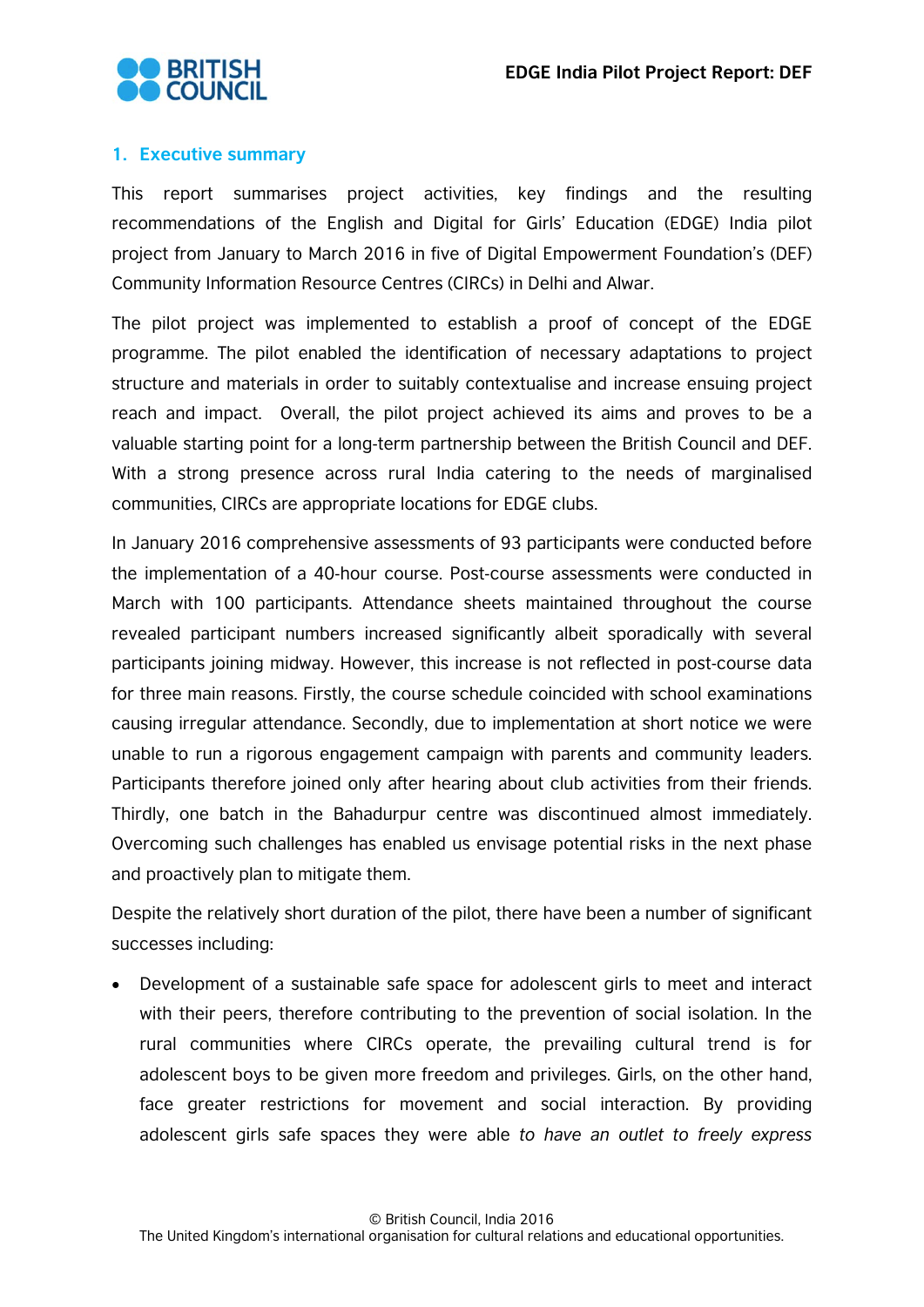

*themselves and in so doing not only recognize their individuality, but also find their voice.[1](#page-5-0)*

- Leadership development of a small number of participants and in so doing establishing the basis for creating a cadre of Peer Group Leaders (PGLs) who will facilitate learning in EDGE clubs.
- Improvement of English and digital skills especially in the areas of confidence and vocabulary through interactive activities as shown in Picture 2 below. Post-course assessments showed a marked improvement in most centres. These are discussed in detail in section 6.
- The creation of an advocacy film documenting the context and relevance of EDGE clubs. This film is now available on the British Council website.<sup>[2](#page-5-1)</sup> It is anticipated that the film will function to increase awareness about the issues addressed by the project and to leverage funding to increase scale and impact.

All this was possible due to excellent on-the-ground logistics, technology and administrative support through DEF colleagues, for example the WhatsApp group as shown in Picture 1 below. This is valuable and appreciated; particularly by the coordinators as the EDGE clubs are located in rural areas.





**Picture 2: Flashcard activity, Mungaska**

#### **Picture 1: WhatsApp group for coordinators**

 $\overline{a}$ 

© British Council, India 2016

<span id="page-5-1"></span><span id="page-5-0"></span><sup>1</sup> www.care.org/sites/default/files/documents/GE-2009-PW\_Leadership.pdf

<sup>2</sup> [www.britishcouncil.in/english-and-digital-girls-education-india](http://www.britishcouncil.in/english-and-digital-girls-education-india)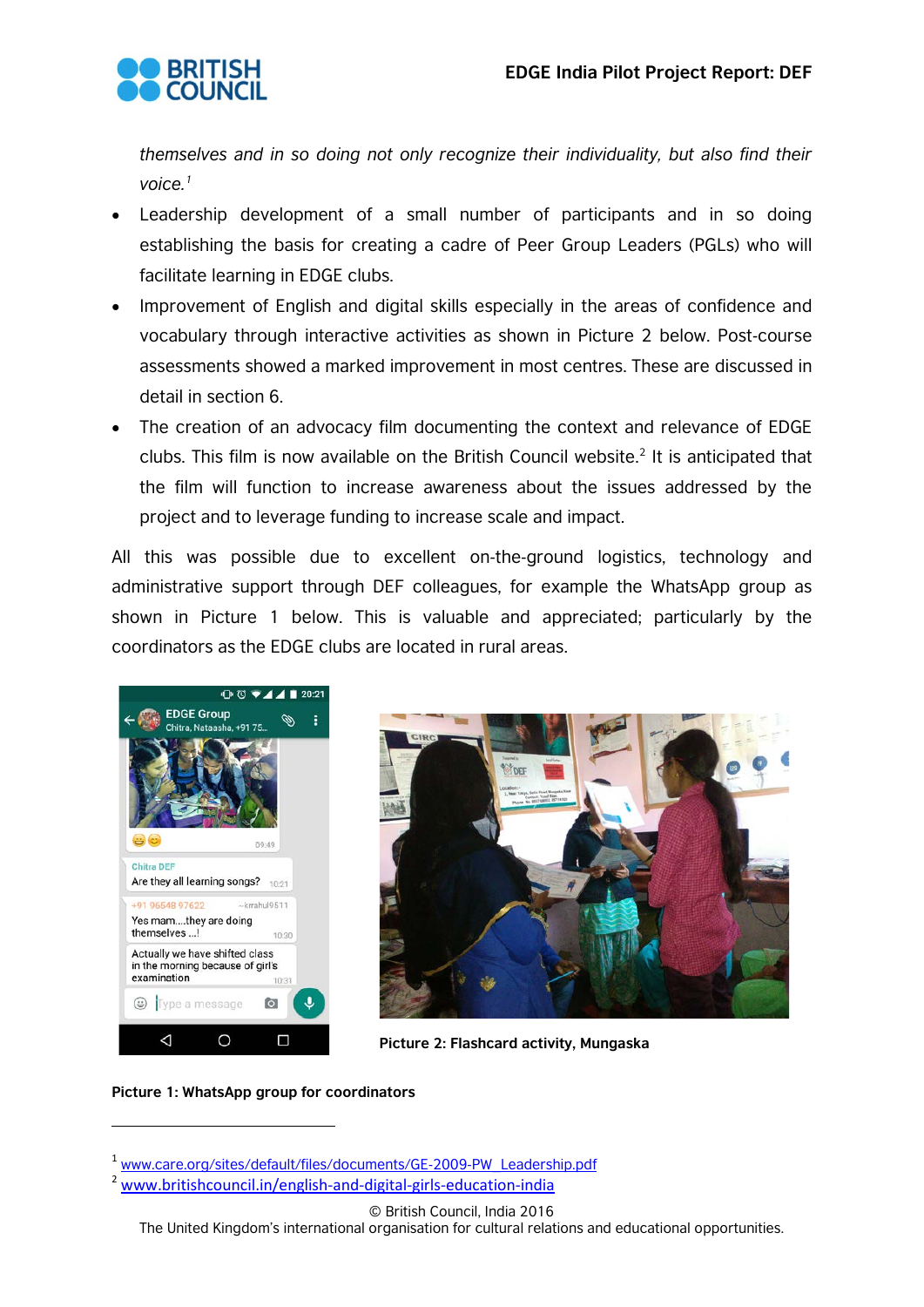

# <span id="page-6-0"></span>**2. Recommendations**

The following recommendations have been incorporated in the planning addressed for the next phase of the project. They are included here as a separate section so as to document learning and identify key differences between the pilot project and subsequent phases. The recommendations and lessons learnt from the project have been highlighted throughout the report are listed together here for ease of reference.

#### **Recommendation 1**

Conduct a rigorous exercise to identify and select Peer Group Leaders (PGLs) from within the participant group who will facilitate EDGE club activities. This will ensure that capacity is being built for sustainability and long-term development of both the participants and EDGE clubs.

Action: A comprehensive regional PGL selection plan is being designed by colleagues in Bangladesh. This will be shared with DEF for implementation.

#### **Recommendation 2**

Engage with the community through advocacy programmes and events in order to build trust and establish rapport with parents who might otherwise be hesitant to send their daughters to EDGE clubs.

Action: Community events such as ICT fairs are included in the next phase. It is anticipated that DEF will conduct the fairs with support from British Council.

#### **Recommendation 3**

Provide adequate devices within the clubs so as to meet a ratio of 1:6 computers to participants. In addition, the provision of headphones will ensure that listening exercises can be properly completed.

Action: The feasibility of this will be discussed prior to the next phase of the project.

#### **Recommendation 4**

Give access to a greater variety of self-access print and digital materials for participants for the development of their reading skills in particular and familiarity with English in general.

Action: We have identified a range of readers and the feasibility of this will be discussed prior to the next phase of the project. Self-access digital materials will be provided via applications.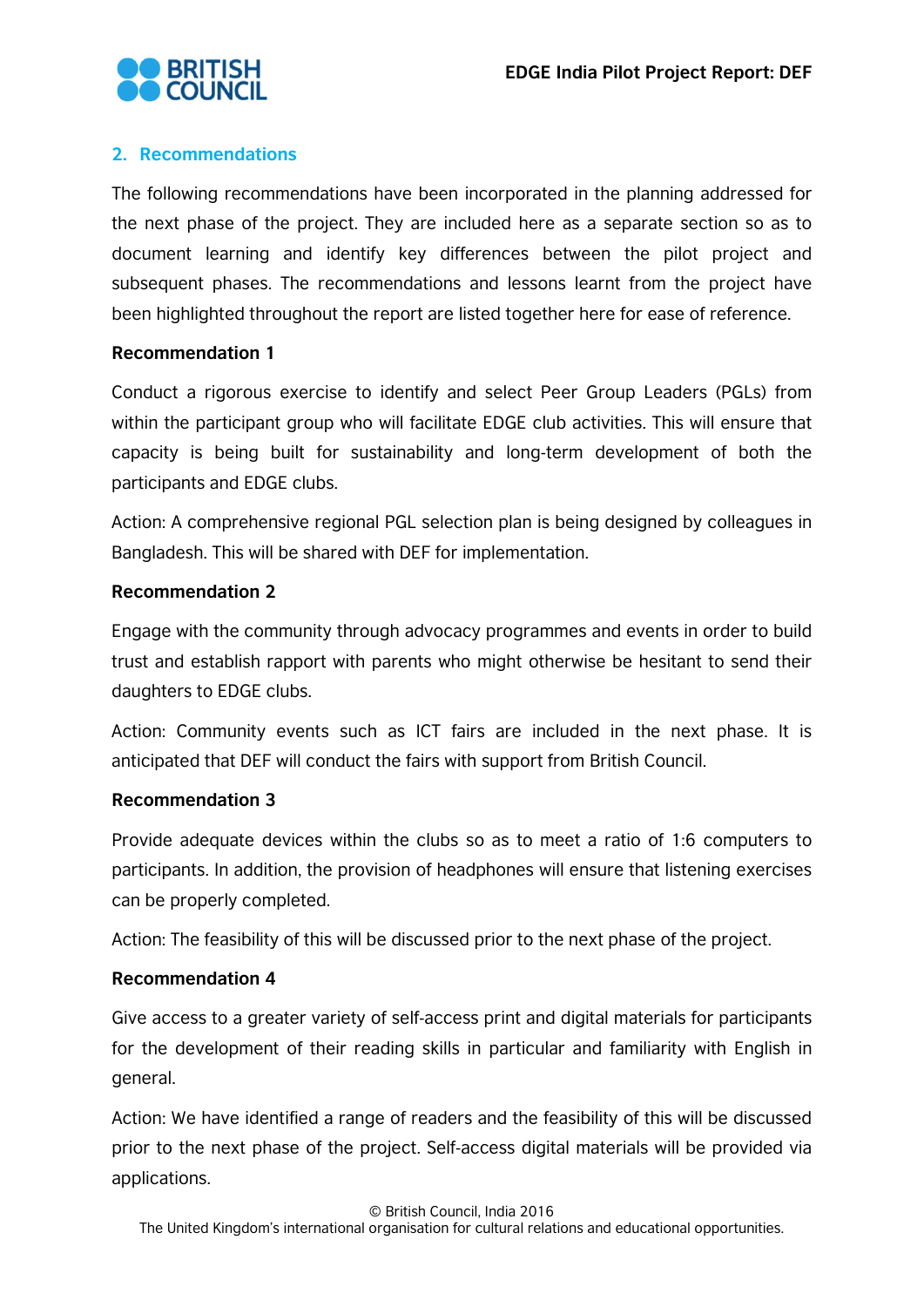

#### **Recommendation 5**

Develop the skills of coordinators and PGLs to lead and manage EDGE clubs through initial, refresher and on-going training and support throughout the lifetime of the project. Consider a combination of delivery mechanisms including face-to-face, selfaccess and digital.

Action: this is included in the implementation and project plan for the next phase.

#### **Recommendation 6**

In order to have legitimacy in the area of empowering adolescent girls, ensure that all coordinators are women who will be mentors and role models for the girls. *Mentoring can play an important role in developing confidence, improving academic ability and avoiding unhealthy situations.*[3](#page-7-0) In addition, this would allow parents to feel more comfortable sending their girls to the EDGE clubs and work towards ensuring their regular attendance.

Action: DEF to explore feasibility of appointing female coordinators.

# **Recommendation 7**

Ensure that all venues are safe spaces which *help girls have an outlet in which to share ideas and learn from each other*. [4](#page-7-1) At Chandoli, an additional batch was started at a learner's home for the same reason. This is not an ideal solution. Key criteria for safe spaces are accessibility, physical protection, well-defined rules for visitors and the presence of caring adults.

Action: The EDGE project team has designed a venue checklist to be followed and overseen by both parties.

#### **Recommendation 8**

 $\overline{a}$ 

Strengthen the area of Child Protection. This includes more stringent procedures in the areas of reporting and dealing with issues of disclosure, implementing a strict Code of Conduct and installing safety measures on all devices at CIRCs.

Action: Points to be implemented as outlined in the Child Protection consultant's report.

<span id="page-7-0"></span><sup>3</sup> CARE. Women's Empowerment Global Research Framework. New York: 2006

<span id="page-7-1"></span><sup>4</sup> www.care.org/sites/default/files/documents/GE-2009-PW\_Leadership.pdf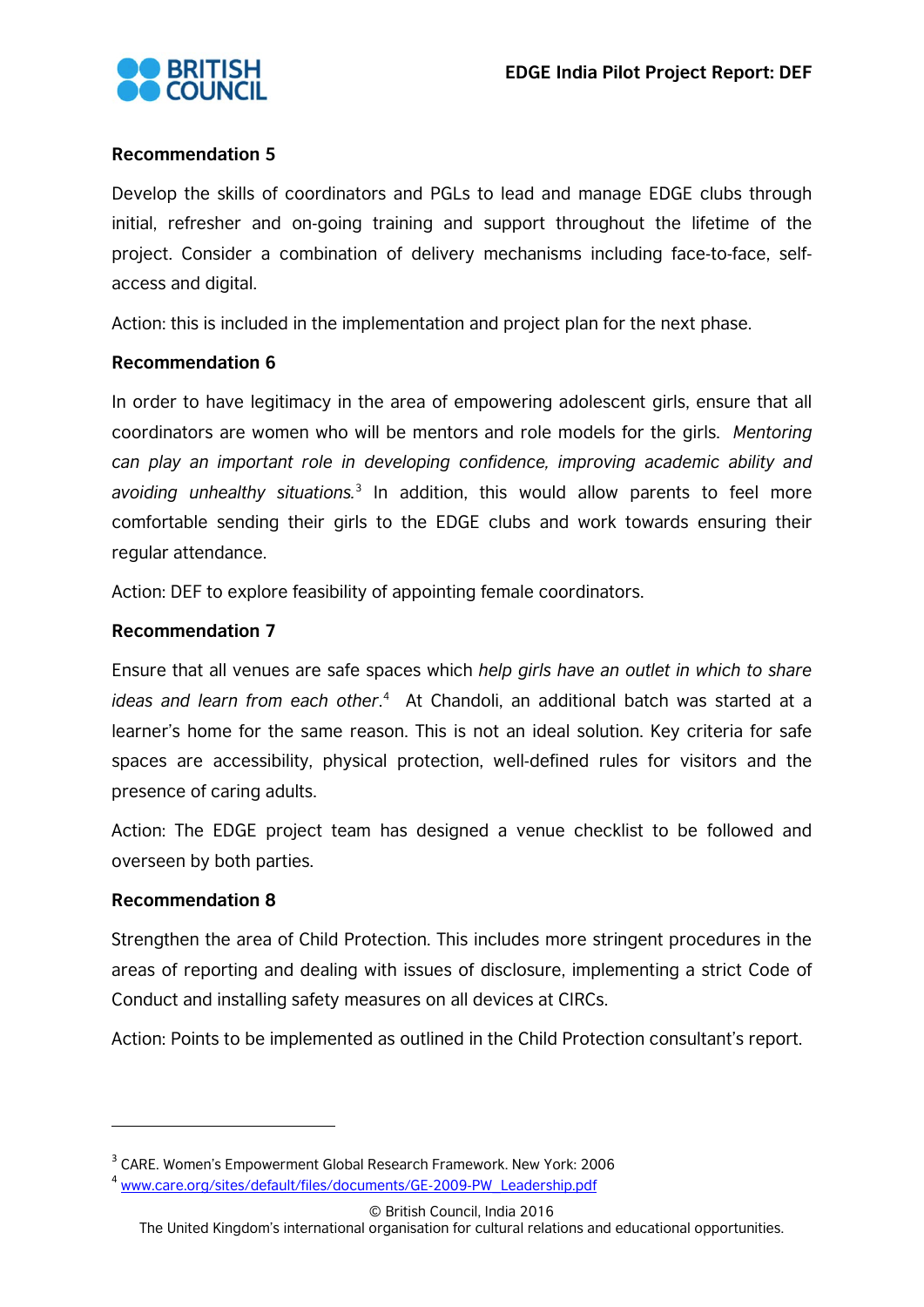

# <span id="page-8-0"></span>**3. Purpose of the pilot project**

In December 2015 the British Council approached DEF to discuss the possibility of conducting a small-scale project in CIRCs to enable the planning and implementation of the British Council's regional EDGE programme, in India thus extending its reach beyond Bangladesh and Nepal.

The aim of the pilot project was to:

- establish a proof of concept which is that after-school,<sup>[5](#page-8-1)</sup> non-formal, peer-led, community-based clubs are appropriate vehicles for empowering adolescent girls from marginalised communities
- use the LearnEnglish for Schools offline package to develop English and digital skills in a self-access learning environment
- support the aforementioned resources with the use of interactive flashcards and games to develop speaking skills (mediated by coordinators) and to build confidence in using English for communication
- test and trial new materials as they were being developed
- conduct regular monitoring and Child Protection activities to meet agreed standards
- gather information to guide the design of future phases and identify necessary adaptations to strengthen and improve project structure, delivery and materials.

The majority of aims were achieved particularly those in the areas of training, course delivery, and Child Protection consultation. Key areas that remain to be strengthened are: the selection and training of PGLs, the trial of new materials and action points from the Child Protection consultation. The reason for these aims being partially unmet is the tight timelines of the project, the course schedule coinciding with school examinations and unavoidable delays in the development of new materials. We have incorporated all these in the next phase of EDGE.

A significant output of the pilot project was the production of a short advocacy film<sup>[6](#page-8-2)</sup> which will be used to raise awareness about the programme on a global scale and with funding and other implementation partners.

 $\overline{a}$ 

<span id="page-8-1"></span><sup>&</sup>lt;sup>5</sup> While some of the participants may have dropped out of school prior to joining the club, and centres may be open throughout the day, we would like to make this distinction as the EDGE programme is not intended to replace school.

<span id="page-8-2"></span><sup>6</sup> [www.britishcouncil.in/english-and-digital-girls-education-india](http://www.britishcouncil.in/english-and-digital-girls-education-india)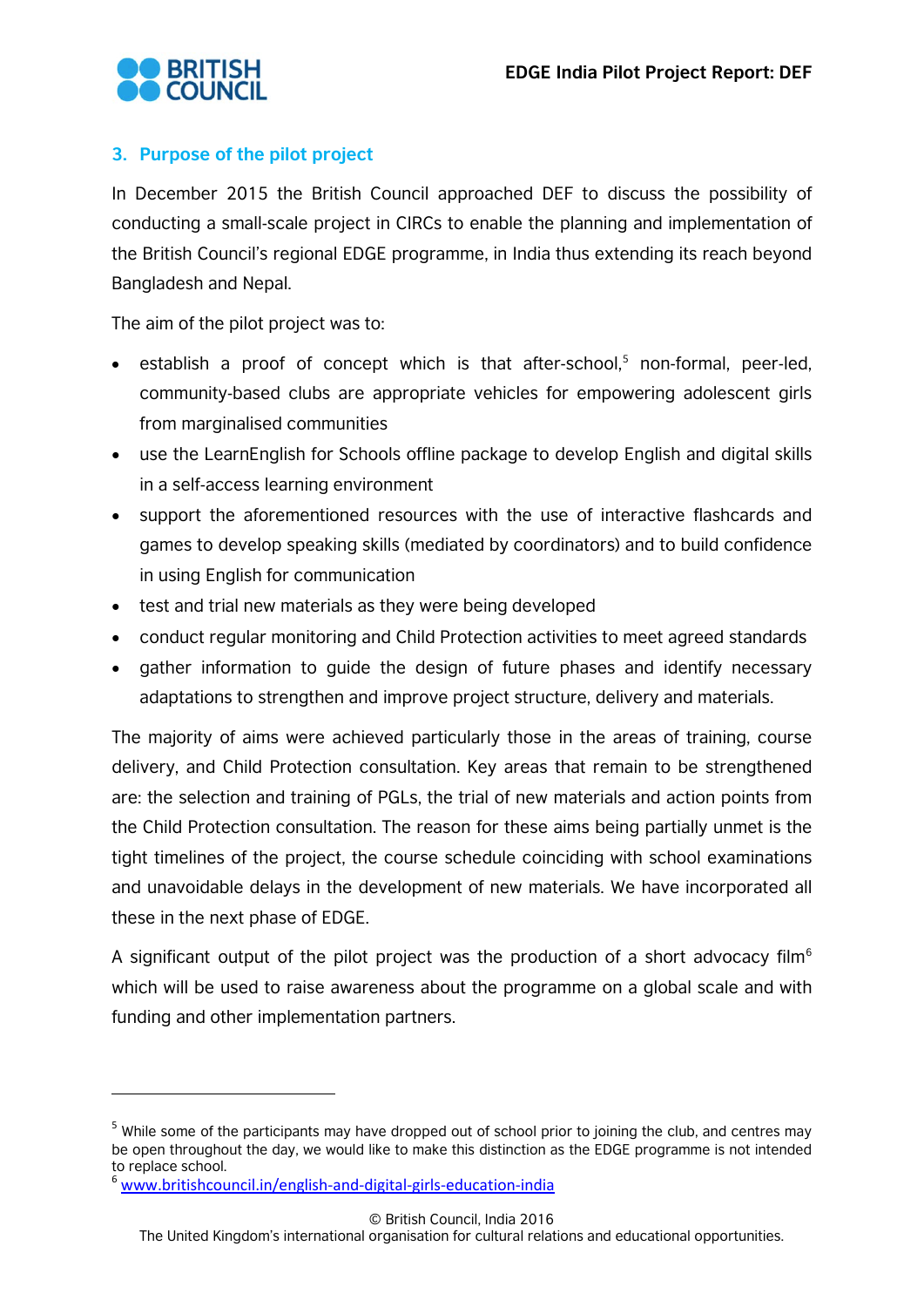

# <span id="page-9-0"></span>**4. Project activities**

Given below is a summary of activities leading up to and during the pilot project. In addition, the project team kept in close contact via email and text messages to ensure activities on the ground ran smoothly.

| <b>Dates</b>       | <b>Activity</b>                                                                             | <b>Location</b>                                                          |
|--------------------|---------------------------------------------------------------------------------------------|--------------------------------------------------------------------------|
| 9 December 2015    | Scoping visit including venue<br>reconnaissance and parent and<br>learner focus discussions | <b>CIRC Chandoli</b>                                                     |
| 12 January 2016    | Pilot project agreement signed                                                              | New Delhi                                                                |
| $14 - 15$ January  | Training of coordinators                                                                    | DEF Head Office, Kalu<br>Sarai, New Delhi                                |
| 19 January         | Creation of WhatsApp group for<br>on-going support for<br>coordinators                      |                                                                          |
| $21 - 22$ January  | Child Protection consultation and                                                           | CIRC, Chandoli                                                           |
|                    | workshop for DEF and British<br>Council staff                                               | British Council Office,<br>New Delhi                                     |
| $19 - 20$ January  | Pre-course assessments                                                                      | New Delhi: Kapashera<br>and Wazirabad                                    |
|                    |                                                                                             | Alwar: Chandoli,<br>Bahadurpur, Mungaska                                 |
| 25 January         | Installation of LearnEnglish for<br>Schools content on CIRC devices                         | New Delhi: Kapashera<br>and Wazirabad                                    |
|                    | Beginning of pilot course                                                                   | Alwar: Chandoli,<br>Bahadurpur, Mungaska                                 |
| $17 - 18$ February | Filming of advocacy video                                                                   | New Delhi: Kapashera                                                     |
| 17 - 20 March      | Post-course assessments                                                                     | New Delhi: Kapashera<br>and Wazirabad<br>Alwar: Chandoli and<br>Mungaska |
| $6 - 8$ May        | Distribution of course completion<br>certificates                                           | New Delhi: Kapashera<br>and Wazirabad<br>Alwar: Chandoli and<br>Mungaska |

**Table 1: EDGE pilot project activity schedule**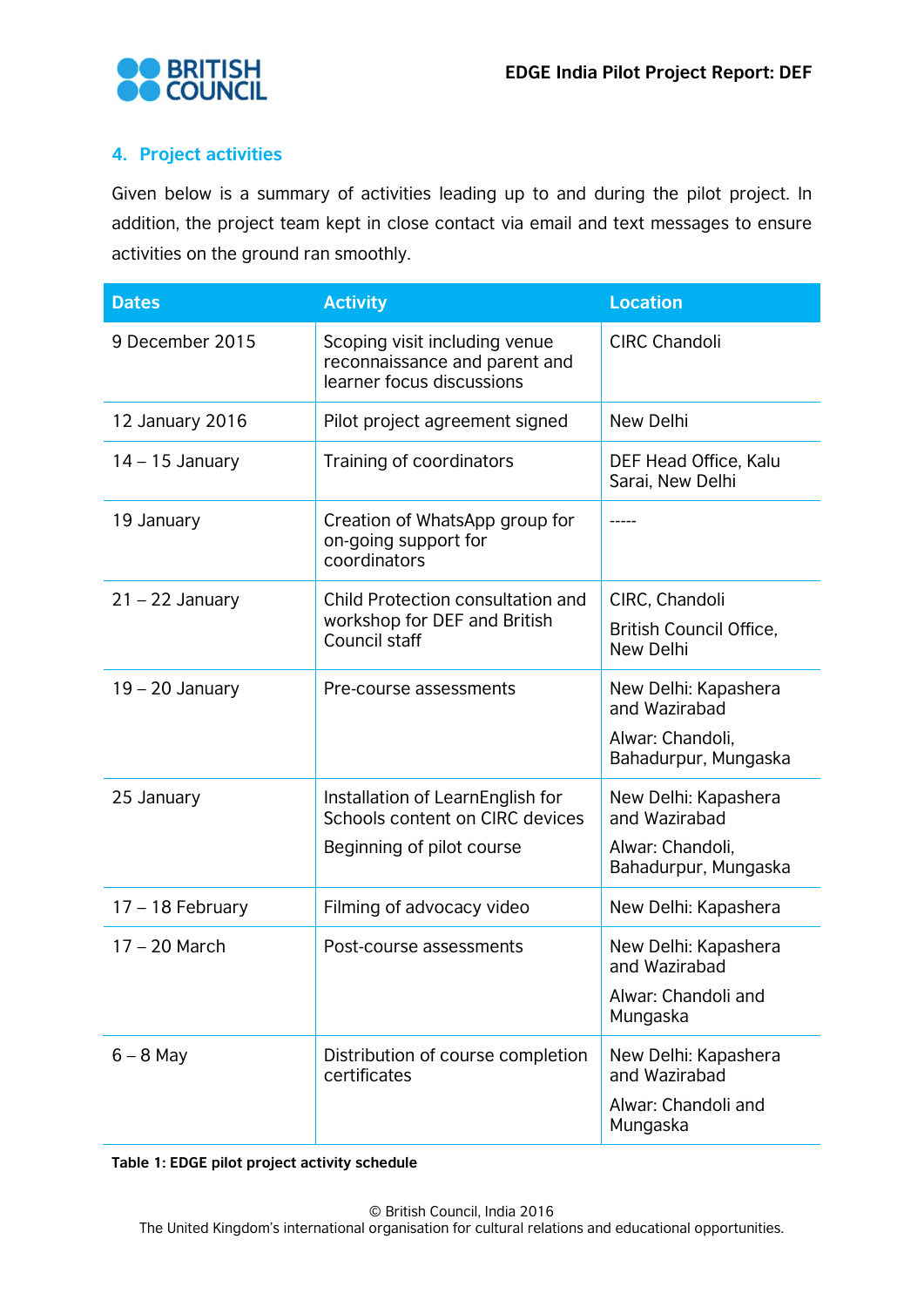

# <span id="page-10-0"></span>**5. Pilot course details**

# <span id="page-10-1"></span>**5.1. Set-up and initial training**

The pilot project developed the capacity of existing coordinators and trainers at the five identified CIRCs. They received two days of face-to-face initial training by the British Council on delivering the EDGE programme. Details are in Appendix A. Through the course, project team members from DEF and the British Council kept in touch with coordinators through WhatsApp which ensured continuous support.

The components of the 40-hour programme included activities on the LearnEnglish for Schools package, an accompanying workbook, a set of 20 flashcards and games and the *New Headway Beginner Workbook* (for self-access learning).

Due to the non-formal, flexible nature of the EDGE project, we wanted to ensure that the course schedule and batch timings were decided democratically by coordinators and club participants while not compromising on quality and rigour. Depending on the availability of participants at each centre, they could select a suitable option and timings so that coordinators could organise batches accordingly.

To that end, we designed two timetable options for delivery of the 40-hour programme:

- Option 1 20 sessions of 2 hours each, three days a week
- Option  $2 40$  sessions of 1 hour each, six days a week

A typical EDGE club would begin with a flashcard activity followed by the completion of pre-specified activities from the LearnEnglish for Schools package and end with a game. While this format was flexible, by the end of March coordinators were expected to complete all 20 flashcards and games and the 178 activities from the LearnEnglish for Schools package that were selected to form this pilot course.

#### <span id="page-10-2"></span>**5.2. Overview of learning assessments**

As shown in Appendix B, a diverse range of instruments were used to measure different aspects of the pilot project. These included focus group discussions, session observations (post-course only) and interviews. Taken together, they provide a comprehensive picture with both qualitative and quantitative data. The assessments aimed to:

- track the progress of the participants during the pilot project
- measure the impact of the pilot programme on participants' English language and digital skills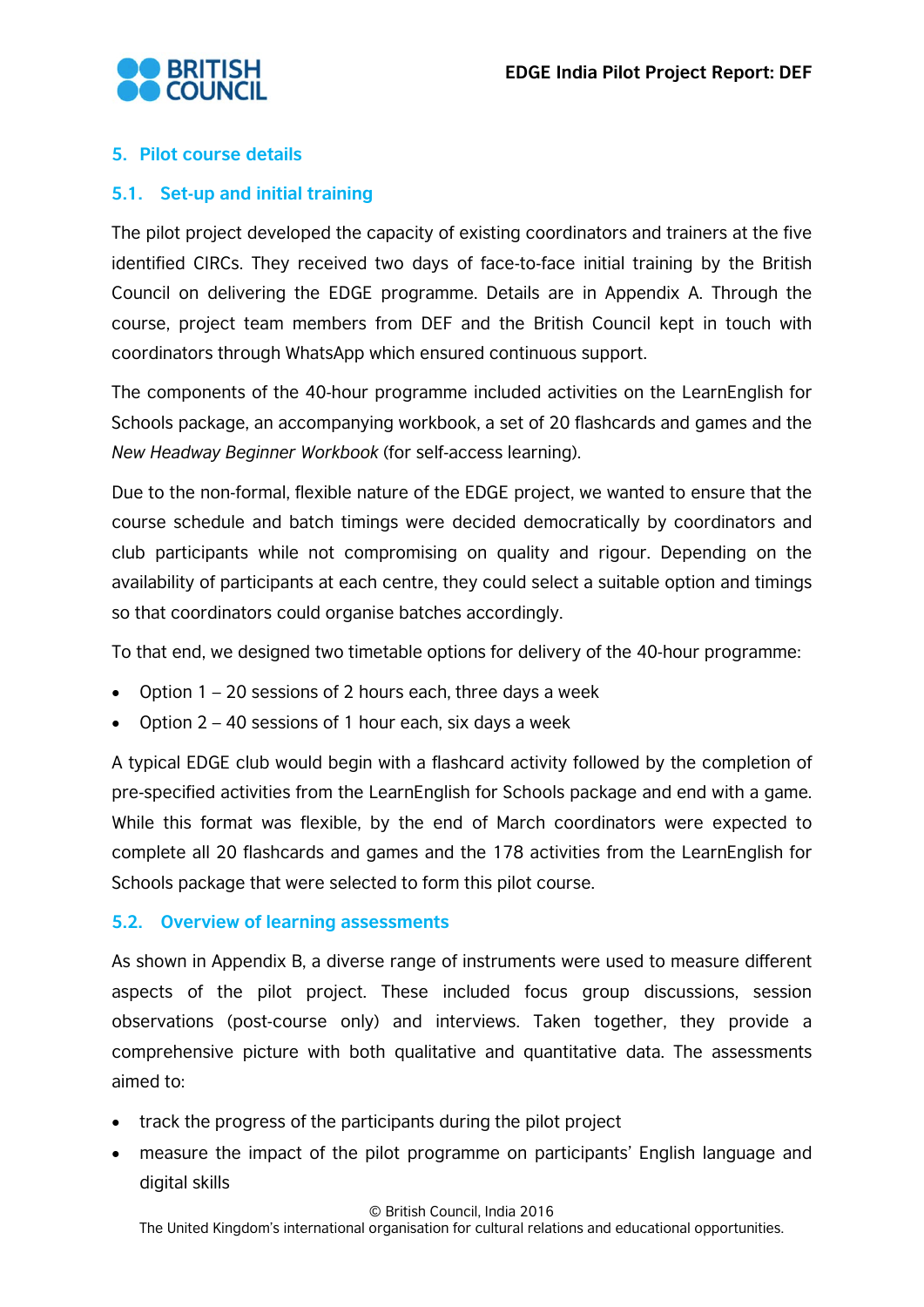

- assess the capacity of the coordinators to fulfil the responsibilities of their role in EDGE clubs
- review the format and structure of the future materials based on feedback from relevant stakeholders
- identify a potential roadmap for the implementation of the next phase.

Shown in Table 1 below are the details of the administered assessments. It must be noted that participants were assessed before the course at five centres, and on completion at four. This is because one batch, in Bahadurpur, Alwar, was discontinued due to poor attendance.

| <b>Name of instrument</b>                                           | <b>Number of respondents</b>                                                |                                                          |  |
|---------------------------------------------------------------------|-----------------------------------------------------------------------------|----------------------------------------------------------|--|
|                                                                     | <b>Alwar</b>                                                                | <b>Delhi</b>                                             |  |
| Learner interview (pre-course only)                                 | 52                                                                          | 41                                                       |  |
| LearnEnglish for Schools written test                               | Pre-course $-52$<br>Post-course $-47$                                       | Pre-course $-41$<br>Post-course – 36                     |  |
| Computer familiarity and attitudes<br>survey                        | Pre-course $-52$<br>Post-course $-47$                                       | Pre-course $-41$<br>Post-course $-36$                    |  |
| Learner Focus Group Discussion (FGD)                                | Pre-course - 1 FGD (7<br>participants)<br>2 FGDs (8 and 15<br>participants) | Post-course only - 2<br>FGDs (12 and 13<br>participants) |  |
| Session observation and coordinator<br>interview (post-course only) | $\overline{2}$                                                              | $\overline{2}$                                           |  |

**Table 2: Learning assessments**

#### <span id="page-11-0"></span>**5.3. Administration of learning assessments**

All assessments were administered by trained and standardised Training Consultants and/or the EDGE Project Coordinator. In all cases, they were accompanied by representatives from Digital Empowerment Foundation.

The team visited EDGE clubs in CIRCs where they administered written tests and computer familiarity surveys, conducted oral assessments and focus group discussions and interviews with participants and coordinators. Oral assessments were conducted with pairs of girls in order to allow them to support each other during the interview. The detailed schedule of visits is shown in Appendix D.

© British Council, India 2016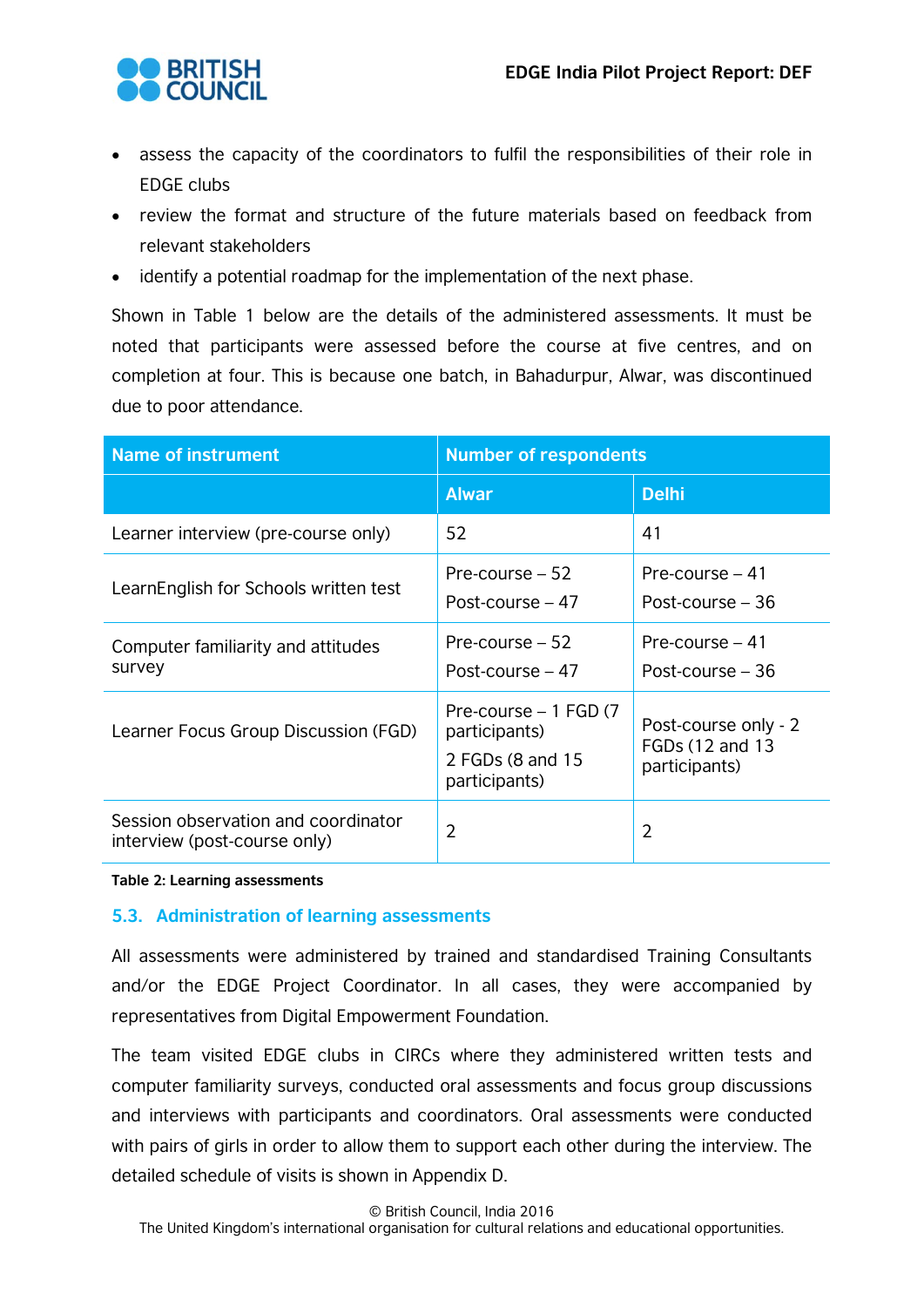

# <span id="page-12-0"></span>**5.4. Limitations of learning assessments and administration**

While every care was taken to conduct thorough and comprehensive pre- and postcourse assessments, we recognise that there are some limitations.

- Participants' ages varied greatly: from 10 to 23 years. This diversity meant that cognitive abilities differed and younger participants tended to ask for help during assessments. While help was provided with the survey, they were asked to work independently on the written test, which was also time bound. Patterns of incorrect answers and identical incorrect responses on the written test suggest that there may have been some copying between participants, despite procedures to mitigate this.
- Many of the participants who participated in pre-course assessments either never joined the course or dropped out of the course after joining and weren't present during post-course assessments, and the EDGE club at Bahadurpur closed down. This reduced our sample size thereby limiting our ability to estimate the overall learning of participants. In addition, several participants joined the course after precourse assessments and while they were present for post-course assessments we are unable to track their progress, as there is no pre-course data to measure against.
- All the EDGE clubs had completed the 40 hour pilot course before post-course assessment visits so the sessions observed may not have been entirely representative of all EDGE club sessions. The coordinators chose to demonstrate activities they had already conducted which meant that participants knew the answers and the session was a revision of familiar work.
- No computers were used in two centres in the post-course session observations as there were power cuts. This meant that TCs were unable to assess the participants' level of comfort and familiarity with the core aspect of the course – the LearnEnglish for Schools package.

Learning from conducting these assessments has informed the design of monitoring and evaluation tools for the next phase.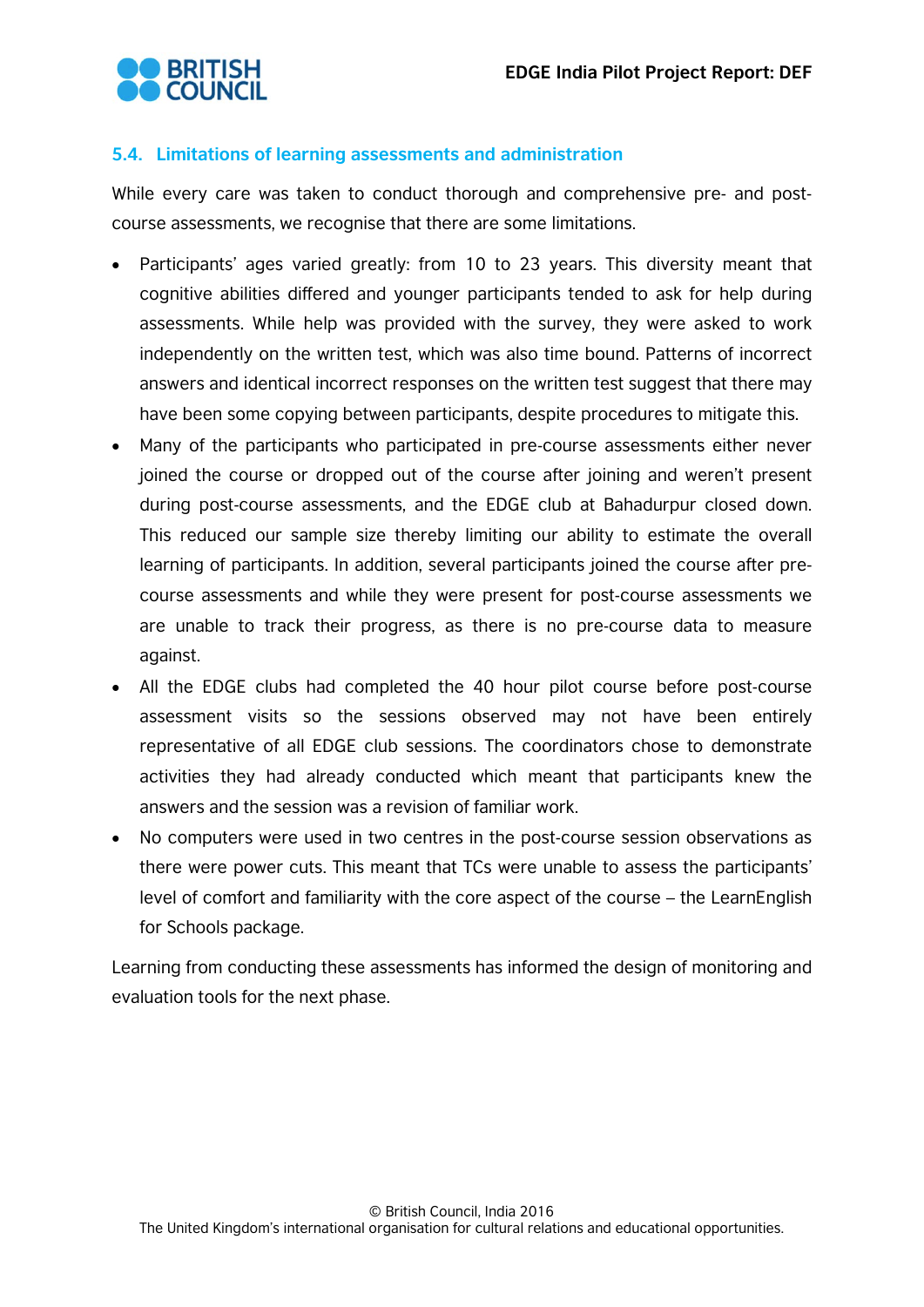

#### <span id="page-13-0"></span>**6. Pilot course evaluation: results**

#### <span id="page-13-1"></span>**6.1. Participants: assessments and surveys**

The average age of the participants was 14.7 years, the youngest being 10 years old and the oldest at 23. The girls had a very varied formal education background – one has only studied up to Class 7; most (74 of 100) are still in school ranging from Class 5 to Class 10; some (16 of 100) are in high-school in Classes 11 and 12; only three girls are pursuing a Bachelor's degree. It is interesting to note that girls in the same age group are not necessarily in the same class. For example, one participant from Mungaska is 17 years old and in Class 6 (where the average age is 12-13), while one from Wazirabad is 11 years old and in Class 8 (where the average age is 13-14).

#### <span id="page-13-2"></span>**6.1.1. Oral assessment**

Interviews were conducted with pairs of participants as part of pre-course assessments at five CIRCs. A total of 93 candidates were tested. These were conducted entirely in English based on the International Language Assessment (ILA) and were used to map candidates' spoken English ability onto the Common European Framework of Reference (CEFR) as shown below. CEFR descriptors are found in Appendix E.





Most participants who scored A0 on the oral assessment could state their name, age and class – but only in one format: *My name is ……, I am …….years old, I read in class …..*. They were unable to alter these responses indicating that they had memorised their personal introductions. Several participants who had scored A1.1 could understand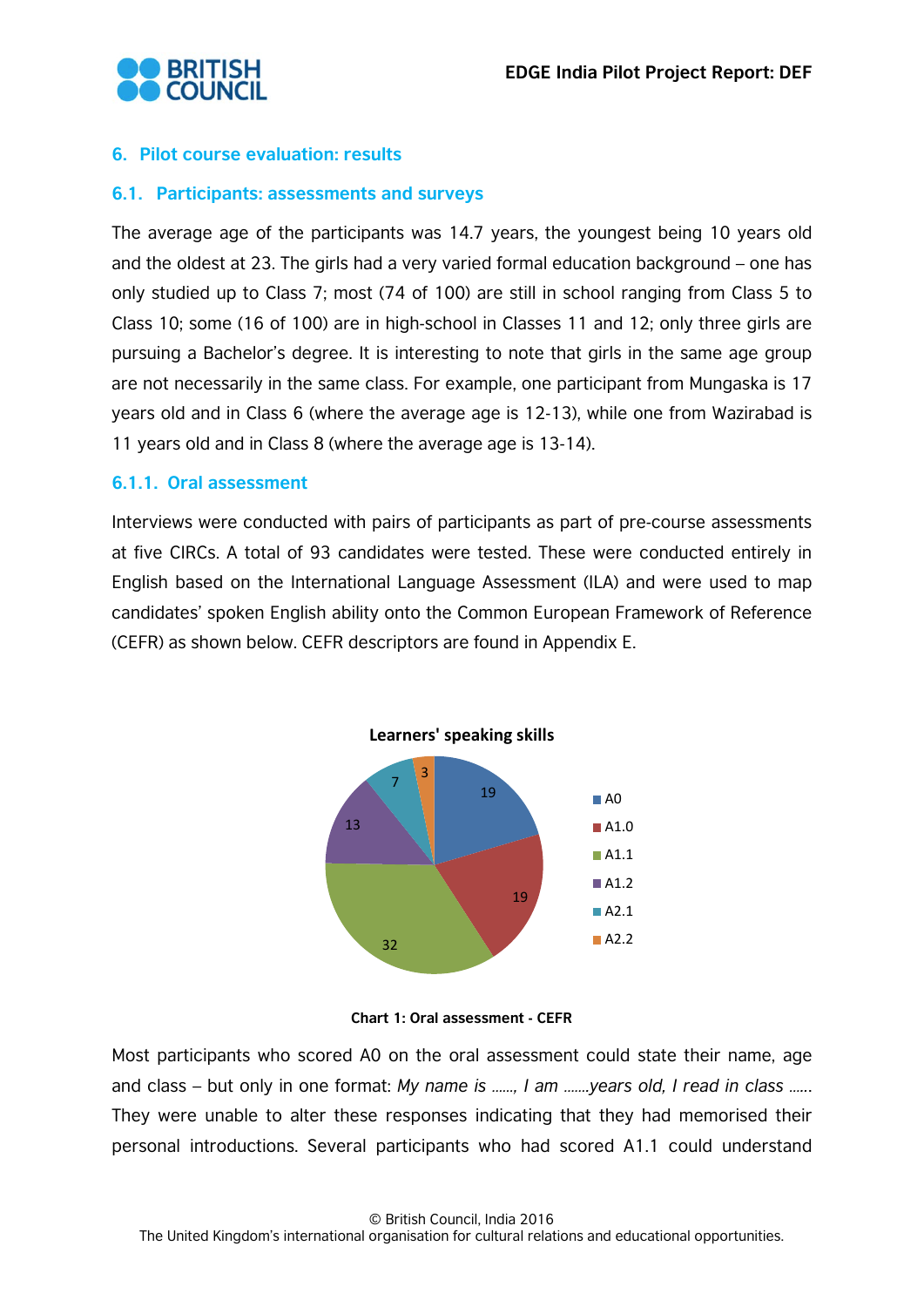

questions about personal information but replied mostly in Hindi, with the odd English word or phrase thrown in. Reports from TCs included comments like the following:

*Could not understand 'How old are you? / What is your age?'* 

*Didn't know how to say* chacha *in English. Could not understand most questions*

The interview also gave us an opportunity to identify potential PGLs based on their confidence and ability to respond. Twelve girls were identified, the most (five) being in Kapashera. Although their language levels were not very high they were described as confident and enthusiastic. Some examples of comments from TCs are:

*Could answer in short sentences; can describe past activities and personal experiences in short sentences, could easily make comparisons but in short sentences. Fit to be a peer leader.* (Code MU12[7](#page-14-1) , 16, Mungaska)

*Understood most questions and tried to respond in broken sentences, has potential to be a peer leader.* (Code CH5, 18, Chandoli)

It is pertinent to note that participant MU12 did in fact assist with club sessions as reported by the club coordinator during the post-course assessment visit revealing that the TC's assessment was accurate. Nevertheless, a more thorough method of identifying PGLs is being designed and this was only used as an exploration into whether we could implement the PGL model with these groups. Moreover, due to the tight schedule of the pilot project, we were not able to develop their skills further during this phase.

Reports from TCs and a study of the resulting scores questioned the reliability of the ILA for the EDGE learner profile. Questions were entirely oral, with no visual prompts so no 'help' for participants. The lack of fresh starts also prevented candidates from recovering after setbacks in previous sections. We therefore decided not to use the ILA for post-course assessments and regional colleagues designed a contextually relevant speaking test which was trialled in two CIRCs in May 2016. This test will now be finalised and used in future phases of EDGE.

#### <span id="page-14-0"></span>**6.1.2. LearnEnglish for Schools written test**

 $\overline{a}$ 

A multiple-choice test was designed based on the content of the LearnEnglish for Schools package. It gauges test-takers' knowledge of basic grammar and vocabulary

© British Council, India 2016

<span id="page-14-1"></span> $<sup>7</sup>$  Details in Appendix C. Due to data protection compliance, participant records have been anonymised in</sup> this report. The EDGE project team has all candidate records.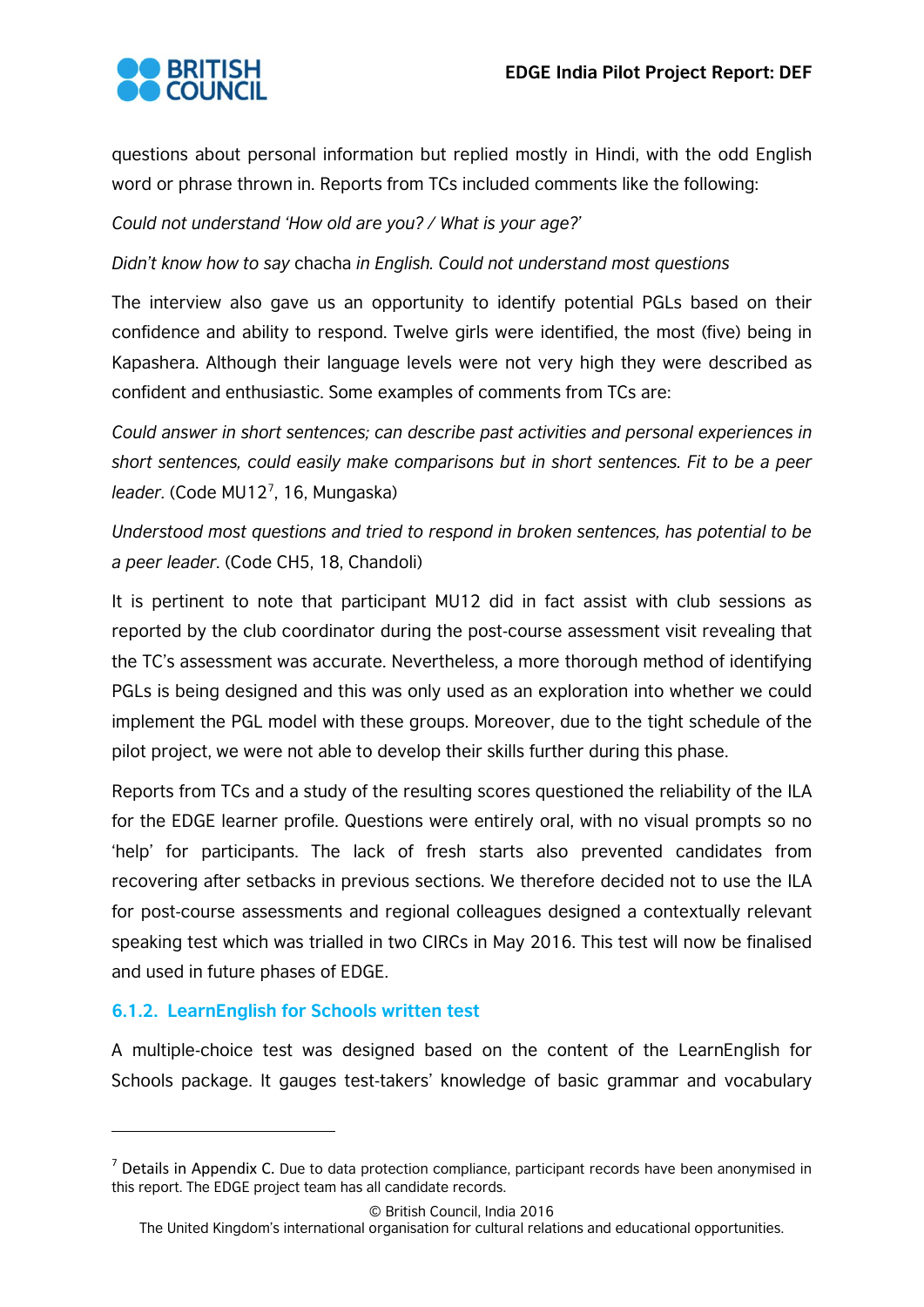

and consists of eighteen question arranged in order of increasing difficulty. The test was scored out of 99.

Participants were given the test during pre- as well as post-course assessments, in order to track and measure their progress over the period of the EDGE programme. As shown in Table 3 below, 93 participants were tested in pre-course and 81 post-course. A total of 53 participants were present on both days when TCs conducted the pre- and postcourse assessments. There was a marked improvement in total scores and the overall average with Mungaska taking the lead with an increase of 19.6 marks. Wazirabad, however, improved only marginally and shows that this CIRC needs significant support in future phases.

| <b>Location of</b><br>centre | <b>Number</b><br>Pre-<br>course | <b>Number</b><br>Post -<br>course | <b>New</b> | Pre-<br>and<br>post | <b>Average</b><br>scores -<br>pre | <b>Average</b><br>scores -<br>post | <b>Difference</b> |
|------------------------------|---------------------------------|-----------------------------------|------------|---------------------|-----------------------------------|------------------------------------|-------------------|
| <b>Bahadurpur</b>            | 13                              |                                   |            |                     | <b>Batch discontinued</b>         |                                    |                   |
| <b>Chandoli</b>              | 11                              | 15                                | 9          | 6                   | 31.6                              | 46.8                               | 15.2              |
| <b>Mungaska</b>              | 28                              | 31                                | 4          | 16                  | 45.8                              | 65.4                               | 19.6              |
| <b>Kapashera</b>             | 20                              | 22                                | 3          | 19                  | 57.8                              | 68.2                               | 10.4              |
| <b>Wazirabad</b>             | 21                              | 13                                |            | 12                  | 51.3                              | 57.0                               | 5.7               |
| <b>Total</b>                 | 93                              | 81                                | 17         | 53                  | 186.5                             | 237.4                              | 50.9              |

**Table 3: Pre- and post-course written assessment score comparison**

Isolation of the scores of the 53 participants who did both the pre- and post-course tests paints a very positive picture as shown in Chart 2 below. In the pre-course, the majority of the participants (43%) scored in the 41–60 range. This dropped to 13 in the post-course where the majority of participants (52%) scored in the 61–80 range. This is a significant improvement in a 40-hour course. As shown in Appendix C, in most cases there was at least a marginal improvement in scores with a participant in Mungaska (Code MU3) taking the biggest leap from 34 in the pre-course to 70.5 in the post-course (+36.5 marks). However, nine participants scored less in the post-course than the precourse. Reasons for this will need to be investigated.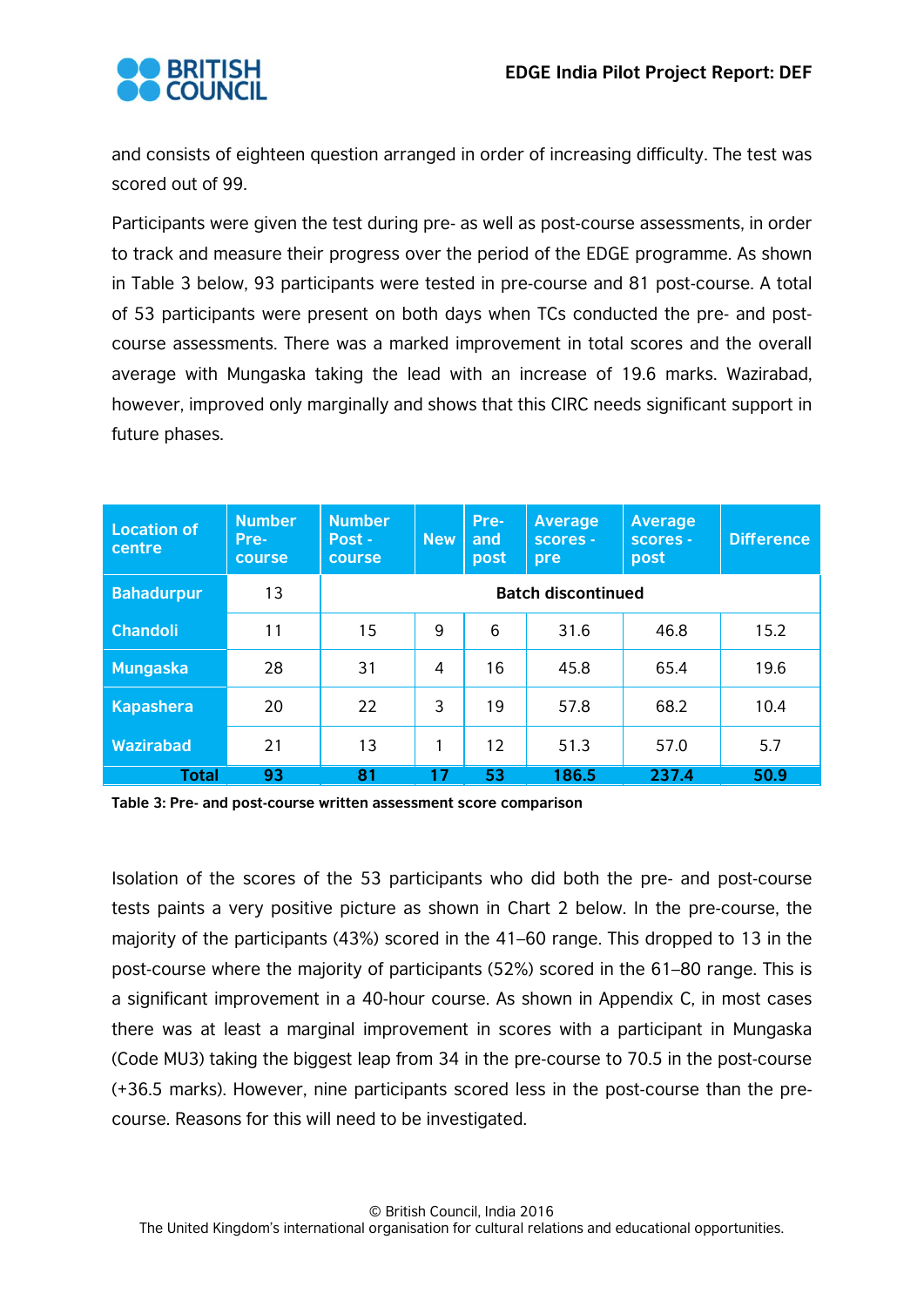



# **Written scores - pre- and post-course**



# <span id="page-16-0"></span>**6.1.3. Computer familiarity survey**

In order to determine participants' use of and attitudes to Information and Communications Technology (ICT), a brief survey was translated into Hindi and administered as individual questionnaires. Responses were collated as a group. Before the pilot programme a total of 93 participants completed the survey and a total of 81 after the course. Results from Bahadurpur (13) are not included and only the results of the participants who completed both the pre- and post-course assessments are shown here. Hence percentages are used to describe the data.

Computer usage is limited with 79% reporting that when they do use computers it is at the CIRCs. Most do not have computers at home but they all enjoying using them.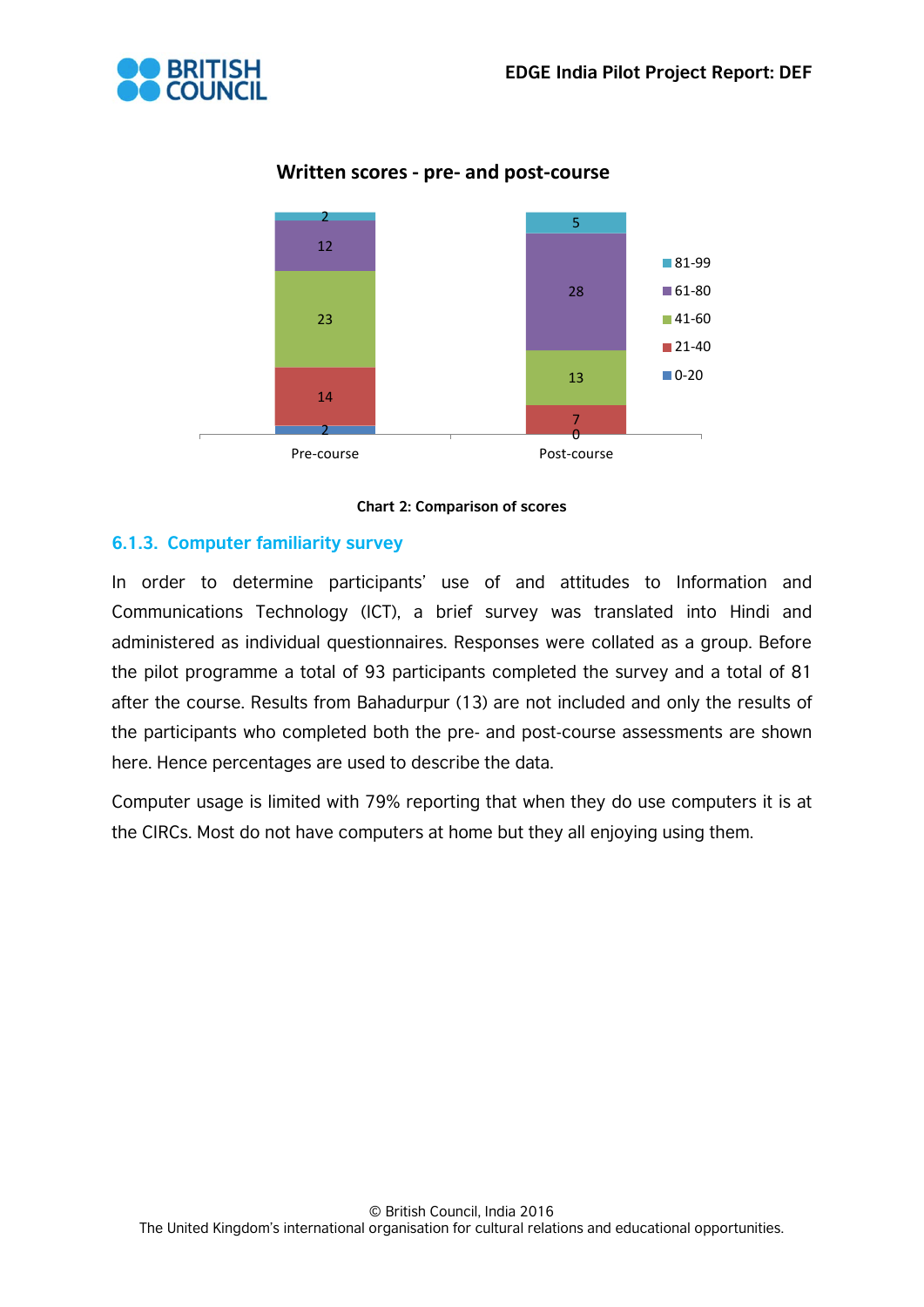

As shown in Chart 3 below, when a comparison is made in survey results between preand post-course, the frequency with which participants use computers has risen significantly. At total of 49% say they use computers either every day or almost every day as against a total of 19% in the pre-course. The last column (Rarely/ Never) shows a positive trend with fewer participants from 18% in the pre-course saying they rarely or never use computers to 45% in the post-course showing that indeed participants are using computers more frequently.



**Chart 3: Frequency of using computers**



**Picture 3: EDGE club in session, Mungaska**

© British Council, India 2016 The United Kingdom's international organisation for cultural relations and educational opportunities.

**How often do you use computers?**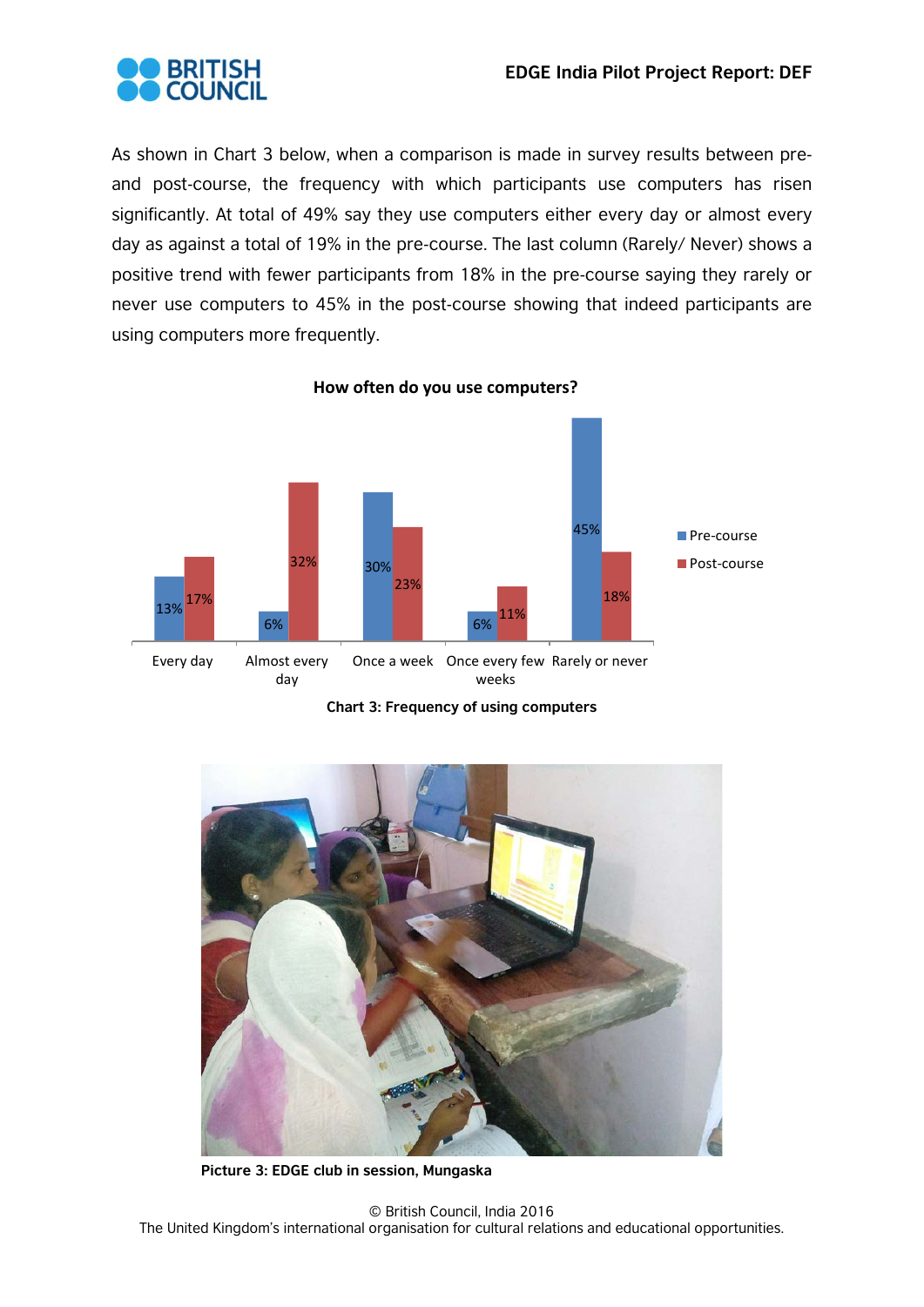

The participants were asked to assess themselves on how confident they felt about doing various tasks on the computer. As shown in Chart 4 below, confidence levels have noticeably increased. In the pre-course survey, 54% of participants said they were either confident or very confident while using a mouse. This increased to 72% post course. Similarly, 40% in the pre-course rose to 58% saying that they were either confident or very confident in using a touch pad. 52% increased to 69% who said they were either confident or very confident when playing games on the computer. Notably, in all three tasks, participants the area 'I've never tried it' reduced considerably – from 28%, 41% and 32% to 10%, 21% and 15% when using a mouse, using a touch pad and playing games respectively.

It must be noted that this data is clearly very preliminary in terms of the participants' expertise with using computers. Future phases will build on this increase in confidence using hardware to develop skills in using software packages.



#### **Chart 4: Self-reported confidence using computers: pre- and post-course**

© British Council, India 2016 The United Kingdom's international organisation for cultural relations and educational opportunities.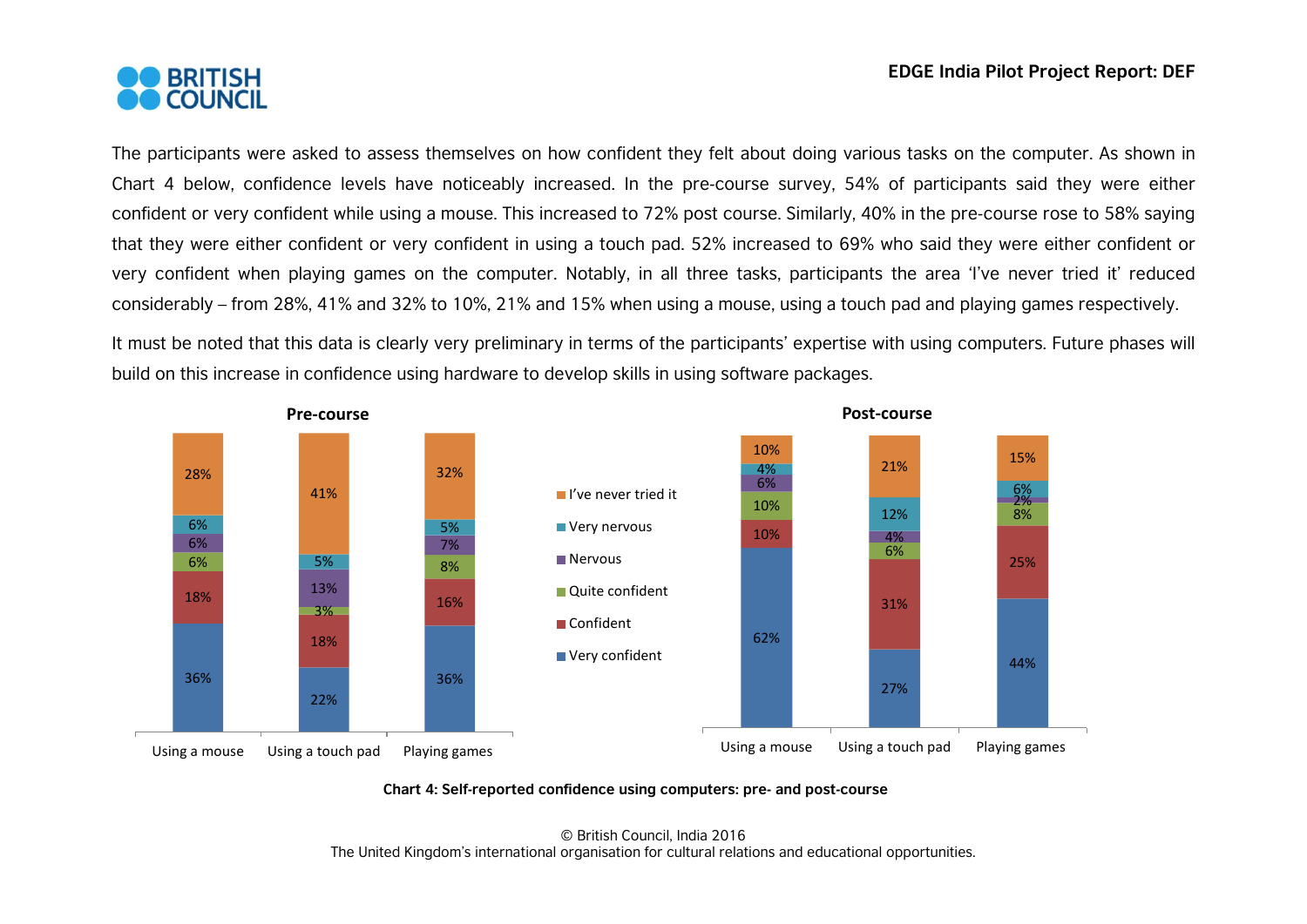

# <span id="page-19-1"></span><span id="page-19-0"></span>**6.2. Post-course session observations, focus groups and interviews 6.2.1. EDGE club session observations**

Included in the post-course assessment were observations of EDGE club sessions. These were not intended as an evaluation, but to see how these were conducted to inform the development of training material for future phases. This approach was adopted due to three main reasons. Firstly, there was no baseline to measure against as none of the coordinators had ever facilitated such clubs before. Secondly, the short duration and tight schedule of the course did not allow for a refresher training midway to remind coordinators of the skills they needed. Finally, of the five coordinators who were trained directly by the British Council before the course, only two continued through to the end. Given these circumstances, it would not have been fair to conduct an evaluation. Nonetheless, the observations were extremely valuable in highlighting areas that need strengthening in future phases of the EDGE programme.

As shown in Table 4 below, across the four centres there are significant differences between the number of participants (8-18), computer:learner ratio, and methods of delivery (female coordinators were reported to praise and encourage participants more than the male coordinators). Similarities are that all centres have completed the EDGE course (albeit using different options), none of them demonstrate activities before setting them as tasks for participants and in only one session was English used to communicate with the coordinator. As one TC wrote:

*95% L1 used during the session except language read out from the flashcard (both – coordinator and participants).* 

|                                    | <b>Chandoli</b> | <b>Kapashera</b> | <b>Mungaska</b>  | <b>Wazirabad</b> |
|------------------------------------|-----------------|------------------|------------------|------------------|
| Observer name                      | Adib Modak      | Arun Ganapathy   | Gayatri Natrajan | Kunal Sharma     |
| Date                               | 20 March        | 17 March         | 20 March         | 28 March         |
| Start time                         | 10:53 AM        | 2:05 PM          | 12:00 PM         | 2:40 PM          |
| End time                           | 11:16 AM        | 3:15 PM          | 12:50 PM         | 3:30 PM          |
| Number of                          | 15 <sub>1</sub> | 23               | 8                | 18               |
| participants                       |                 |                  |                  |                  |
| PART 1 - SESSION OBSERVATION       |                 |                  |                  |                  |
| General information <sup>8</sup>   |                 |                  |                  |                  |
| Computers are                      | $\mathbf x$     |                  | $\checkmark$     | $\mathbf x$      |
| used                               |                 |                  |                  |                  |
| Computer to                        |                 | $\mathbf x$      | $\mathbf x$      | $\mathbf x$      |
| learner ratio is at<br>least $1:3$ |                 |                  |                  |                  |
|                                    |                 |                  |                  |                  |

<span id="page-19-2"></span> $8$  In all these cases, the answers relate to the observed session alone.

 $\overline{a}$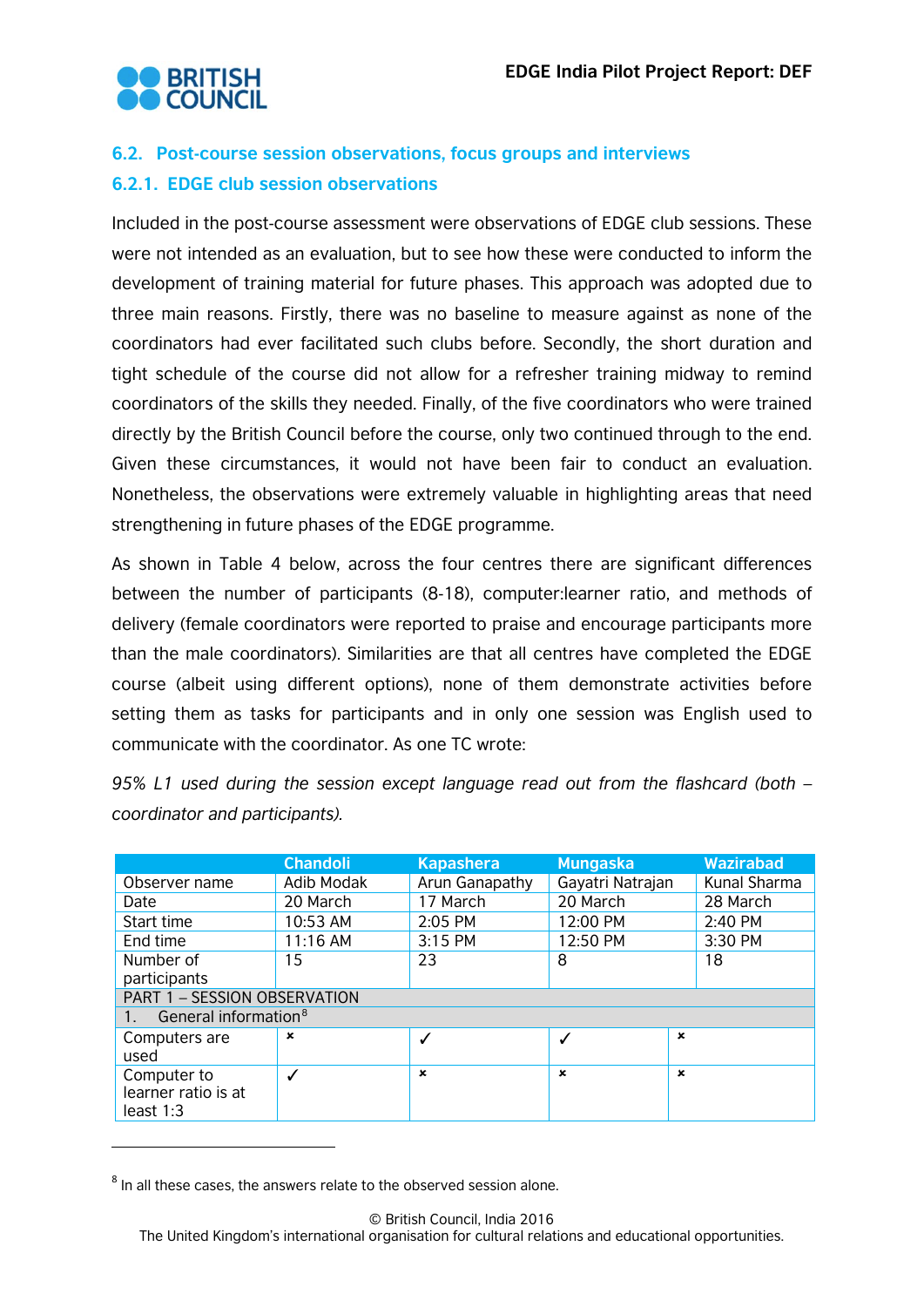

| LE for Schools is<br>used                     | $\boldsymbol{\mathsf{x}}$ | ✓                                 | ✓                                                              | $\pmb{\times}$                                     |
|-----------------------------------------------|---------------------------|-----------------------------------|----------------------------------------------------------------|----------------------------------------------------|
| Name of activity:                             | N/A                       | I can run<br>Incy-Wincy<br>Spider | We're going<br>to the zoo                                      | N/A                                                |
| LE for Schools<br>workbook is used            | $\mathbf{x}$              | $\boldsymbol{\mathsf{x}}$         | $\boldsymbol{\mathsf{x}}$                                      | $\boldsymbol{\mathsf{x}}$                          |
| Name of activity:                             | N/A                       |                                   | They have<br>completed<br>the book                             | Workbook can't<br>be used without<br><b>DVD</b>    |
| Flashcards are used                           | $\checkmark$              | $\checkmark$                      | $\checkmark$                                                   | $\checkmark$                                       |
| Name of activity:                             | Parts of the<br>body      | Weather                           | Animals<br>Colours<br>Family<br><b>Numbers</b><br>Green habits | Parts of the body<br>Sports<br>Jobs<br><b>ABC</b>  |
| Games are played                              | $\checkmark$              | $\checkmark$                      | $\checkmark$                                                   | $\checkmark$                                       |
| Name of activity:                             | Parts of the<br>body      |                                   | Jobs, Cooking                                                  | Parts of the body,<br>Sports, Jobs, ABC            |
| <b>Additional materials</b>                   |                           | <b>British Council</b><br>website |                                                                |                                                    |
| 2.<br>Methodology                             |                           |                                   |                                                                |                                                    |
| The coordinator                               |                           |                                   |                                                                |                                                    |
| gives clear<br>instructions in<br>English     | $\boldsymbol{\mathsf{x}}$ | ✓                                 | ×                                                              | ✓                                                  |
| follows the EDGE<br>timetable                 | $\boldsymbol{\mathsf{x}}$ | ✓                                 | ✓                                                              | $\boldsymbol{\mathsf{x}}$                          |
| Option:                                       | N/A                       | $\overline{2}$                    | $\overline{2}$                                                 | N/A                                                |
| demonstrates<br>activities clearly            | X                         | X                                 | $\pmb{\times}$                                                 | $\pmb{\mathsf{x}}$                                 |
| praises and<br>encourages the<br>participants | X                         | X                                 | $\checkmark$                                                   | $\checkmark$                                       |
| follows the session<br>plan                   | Partially                 | Х                                 | Partially                                                      | X                                                  |
| The participants                              |                           |                                   |                                                                |                                                    |
| work in pairs /<br>groups                     | ✓                         | ✓                                 | X                                                              | ✓                                                  |
| use English with the<br>coordinator           | X                         | X                                 | $\boldsymbol{x}$                                               | $\checkmark$                                       |
| use English with<br>each other                | Partially                 | $\boldsymbol{x}$                  | $\pmb{\chi}$                                                   | $\checkmark$                                       |
| Additional information:                       |                           |                                   |                                                                |                                                    |
| Regular attendance                            | 6                         | 20                                | About 25                                                       | 18 (5 participants<br>dropped out due<br>to exams) |
| Number of<br>completed sessions               | 40                        | 20                                | 40                                                             | 20                                                 |
| Option:                                       | $\mathbf{1}$              | $\overline{2}$                    | $\overline{2}$                                                 | 1                                                  |
| Have you<br>completed the pilot<br>course?    | Yes                       | Yes                               | Yes                                                            | Yes                                                |

**Table 4: EDGE club observation session**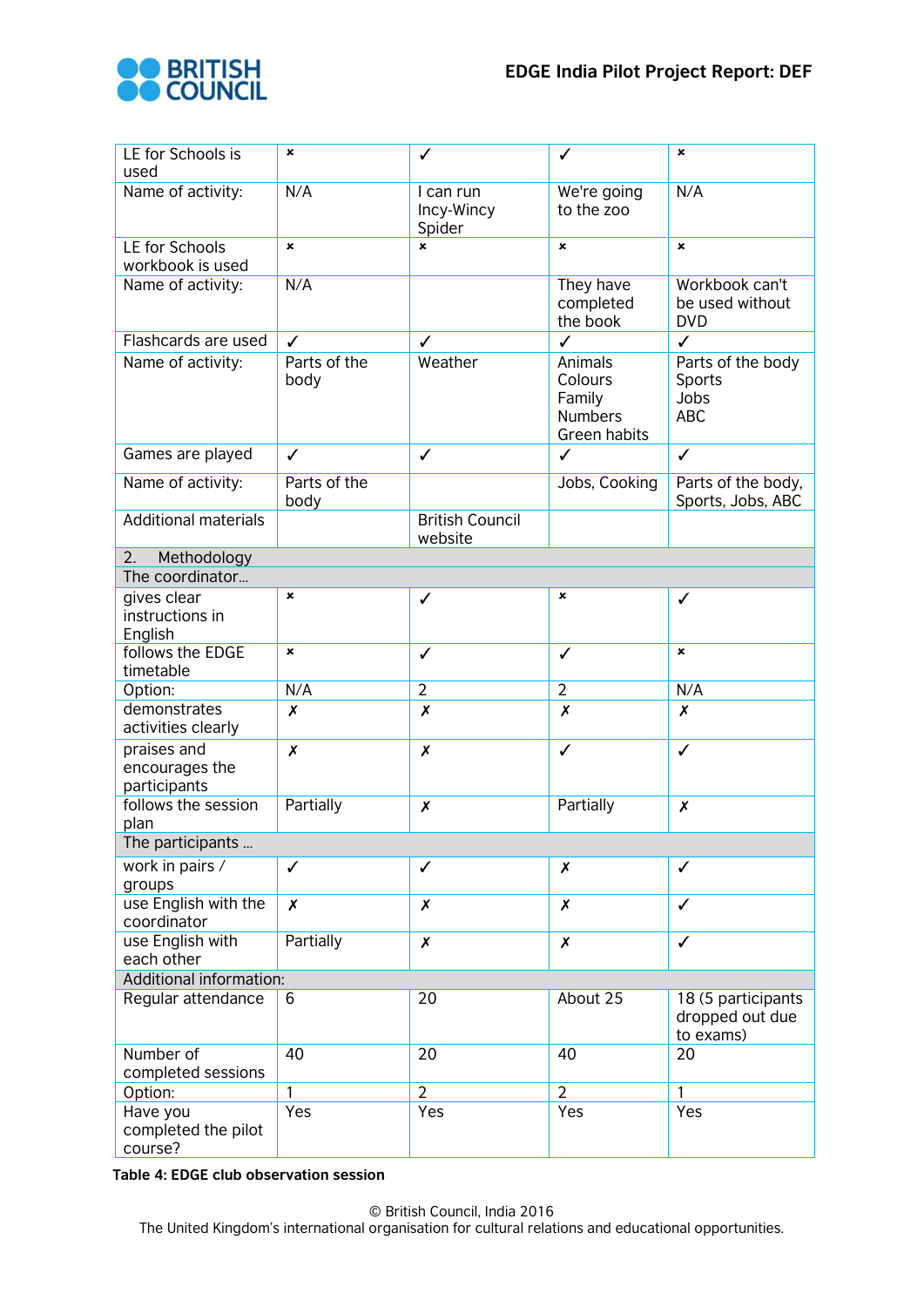

# <span id="page-21-0"></span>**6.2.2. Focus group discussions**

TCs conducted FDGs with randomly selected participants to find out about their opinions of the EDGE materials and the clubs in general. Interactions lasted about 45 minutes with a total of 48 participants. Participants were between 10 to 19 years and six are not in school. EDGE clubs started between 17January and 8 February, and depending on which option was selected, clubs met weekly for one hour six days or for two hours three days. Because CIRCs are located in the community, participants could drop in any time and some reported having extra practice lessons on Sundays.

In general the participants enjoyed EDGE clubs because of the opportunity to learn both English and computer skills. The songs and games on the LearnEnglish for Schools package were particularly popular. In order to gain a picture of typical EDGE clubs, the participants were asked to describe them and it was evident that coordinators had followed the structure and format as instructed in their pre-course training. It was also evident that they shared an excellent rapport with their coordinators. As the EDGE Project Coordinator wrote:

*The girls at Mungaska call their coordinator, Shehnaz Khan, 'Bhabhi' indicating their high level of comfort with and trust in her.* 

Although the participants are from rural, conservative backgrounds they did not report facing any challenges in attending EDGE clubs. At Chandoli, however, the group revealed that six participants were forbidden by their parents from coming to the CIRC. As a result, the coordinator conducted EDGE clubs at a learner's home. However this is not an ideal solution as it raises serious potential concerns with respect to adhering to Child Protection standards.

Participants self-reported an improvement in confidence and English vocabulary. They were particularly proud of now being able to have short conversations in English such as asking and telling the time, talking about the weather and their daily routine and understanding some phrases in TV shows.

Most participants do not own computers and their only access is at CIRCs. In fact, for several participants their first interaction with computers was at EDGE sessions. Despite this, many reported increased confidence when operating a computer because they have had time to practise.

Learners unanimously said that they would like EDGE clubs to continue. Many were keen to receive a certificate on course completion to use for employment purposes. In

© British Council, India 2016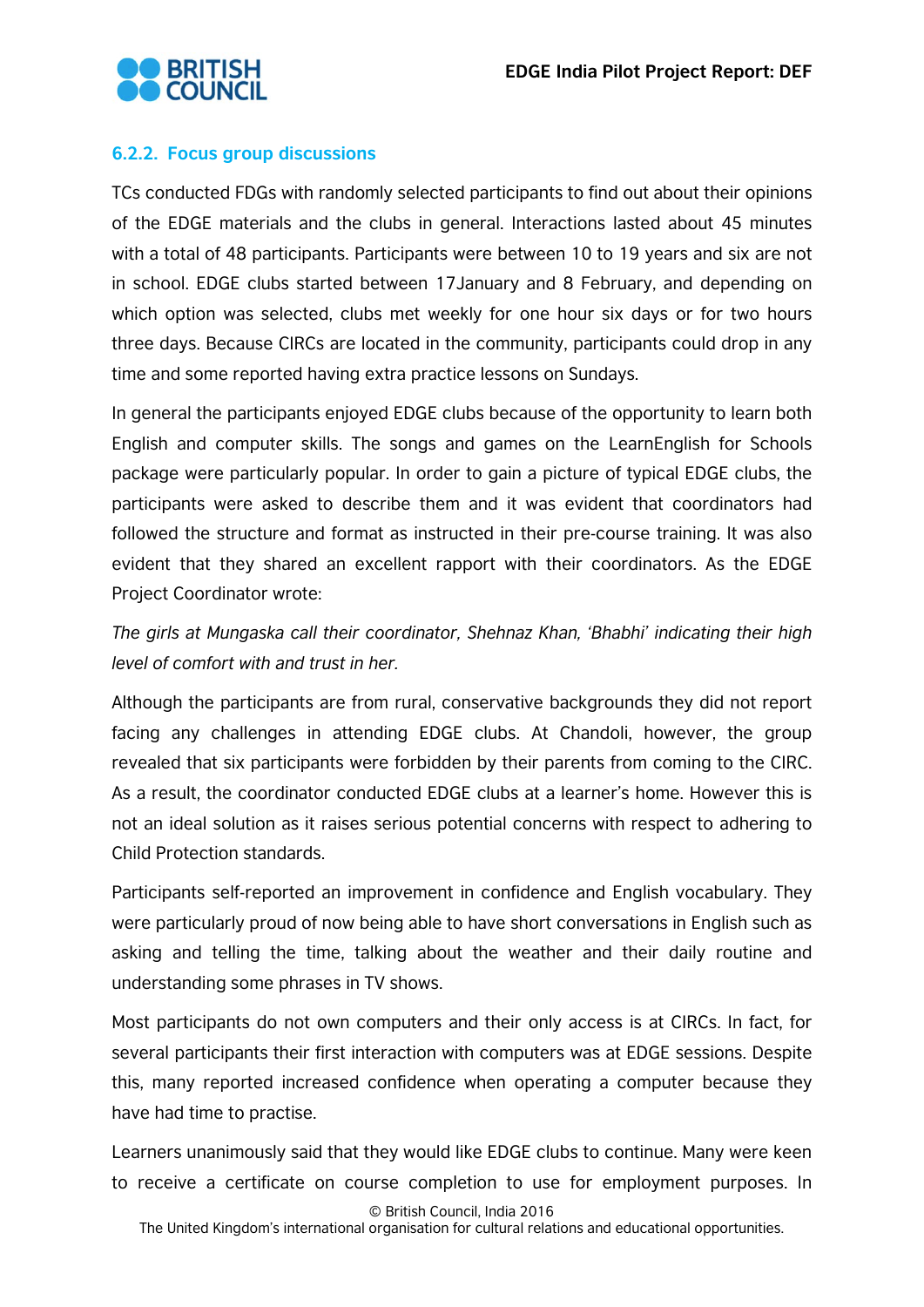

addition, many were encouraged to hear about the PGL model as they could then help their peers.

# <span id="page-22-0"></span>**6.2.3. Coordinator interviews**

Coordinators were asked about their roles and responsibilities and all demonstrated clarity in definition and a clear communication of expectations by DEF colleagues: their primary responsibility to deliver the EDGE course and facilitate interactive activities in club sessions Male coordinators had the added responsibility of building trust and rapport with parents due to cultural barriers and a mistrust of male teachers. Given these challenges, it is commendable that the two male coordinators have completed the entire course in their centres. Additionally, DEF colleagues responded rapidly to this need and assigned female coordinators in two centres. Irrespective of gender, all coordinators said they had enjoyed the experience.

Coordinators were asked if this role contributed to their own professional development and if the EDGE pilot course has helped them develop their English and IT skills. One coordinator is doing her B.Ed. and said this was 'good practice'. Most felt that the experience of facilitating clubs has developed their confidence in English but did not report any improvement in ICT skills. The next phase of the EDGE programme needs to include more input and development opportunities for coordinators.

All the coordinators reported that the club members had enjoyed the EDGE course. At first the participants were shy and reticent but this is no longer the case. The 'fear of English' had reduced evidenced in the increase in the number of questions being asked in club sessions. Another positive impact was the development of social skills. Through the club format, the participants learnt to work together, support each other and some have developed leadership skills. In addition to the excellent results on the written test, some learners told their coordinators that they are now able to understand their school English textbooks better.

Among the difficulties faced, coordinators said explaining words and phrases without always resorting to translation was particularly challenging. In some cases, learners found topics too easy. The next phase of EDGE needs to include more techniques for coordinators (and PGLs) for the difficulties identified.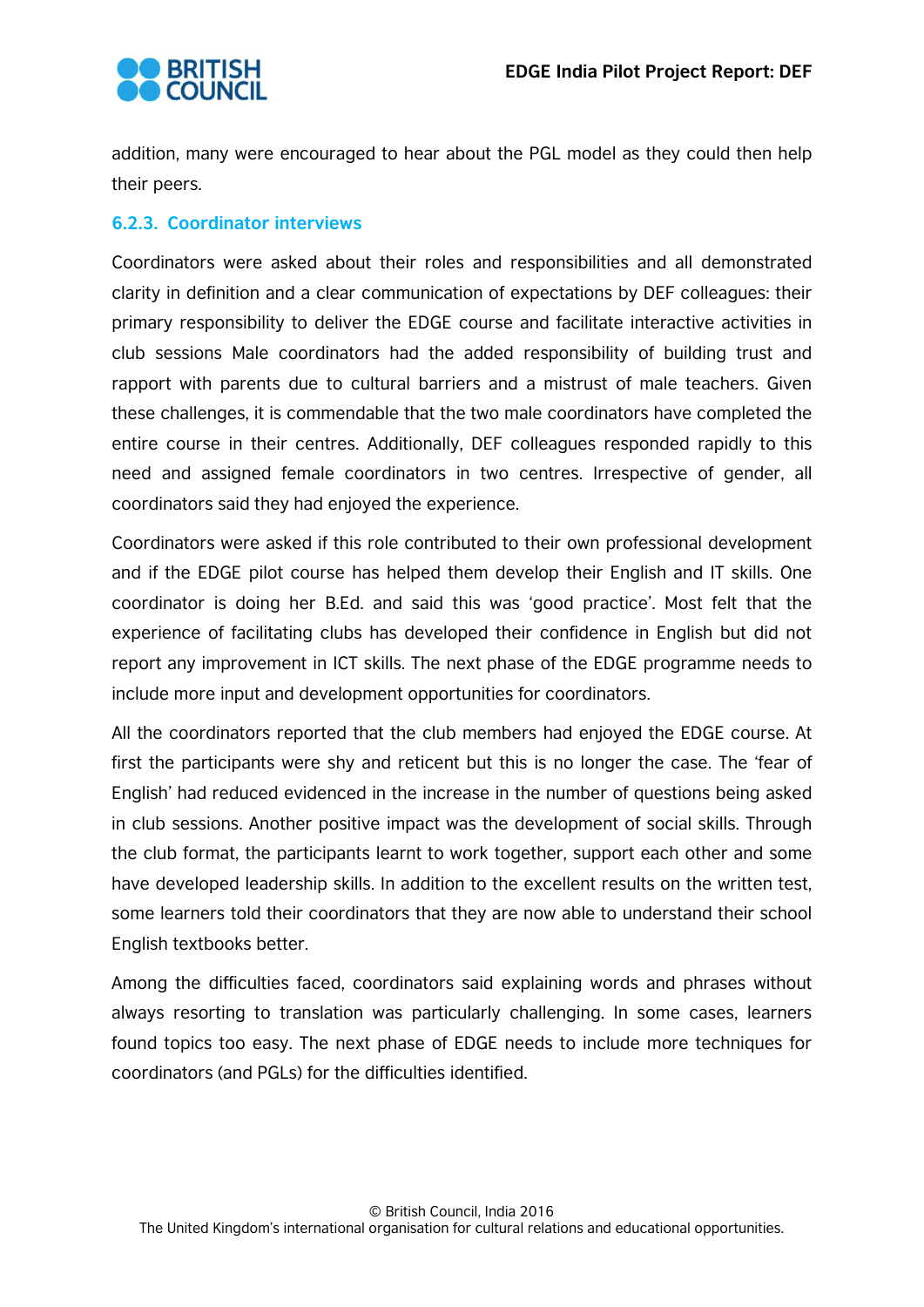

# <span id="page-23-0"></span>**7. Conclusion**

A study states that 'on the whole, adolescent girls in developing countries spend less time in school than boys, perform a disproportionate share of domestic work, have less mobility outside the home and fewer acceptable public spaces for leisure activity, and claim fewer friends, mentors, and social outlets'*.* [9](#page-23-1) This report confirms the relevance of after-school, peer-led clubs for adolescent girls, particularly in marginalised communities. They are, sometimes, the girls' only outlet and respite from the social challenges they face.

A striking feature of the EDGE pilot project is the positive and enthusiastic response of the participants to the course content, material and structure and the measurable impact this course has had on them. The format helped give the participants confidence and developed their social skills as well, leading to impressive overall progress.

We look forward to working with Digital Empowerment Foundation to implement a comprehensive, long-term and sustainable programme to empower the next generation of women in India.



**Picture 4: EDGE club, Kapashera**

 $\overline{a}$ 

<span id="page-23-1"></span><sup>9</sup> Levine, R., C. Lloyd, M. Greene, and C. Grown. *Girls Count: A Global Investment & Action Agenda.*  Washington, DC: Center for Global Development, 2008.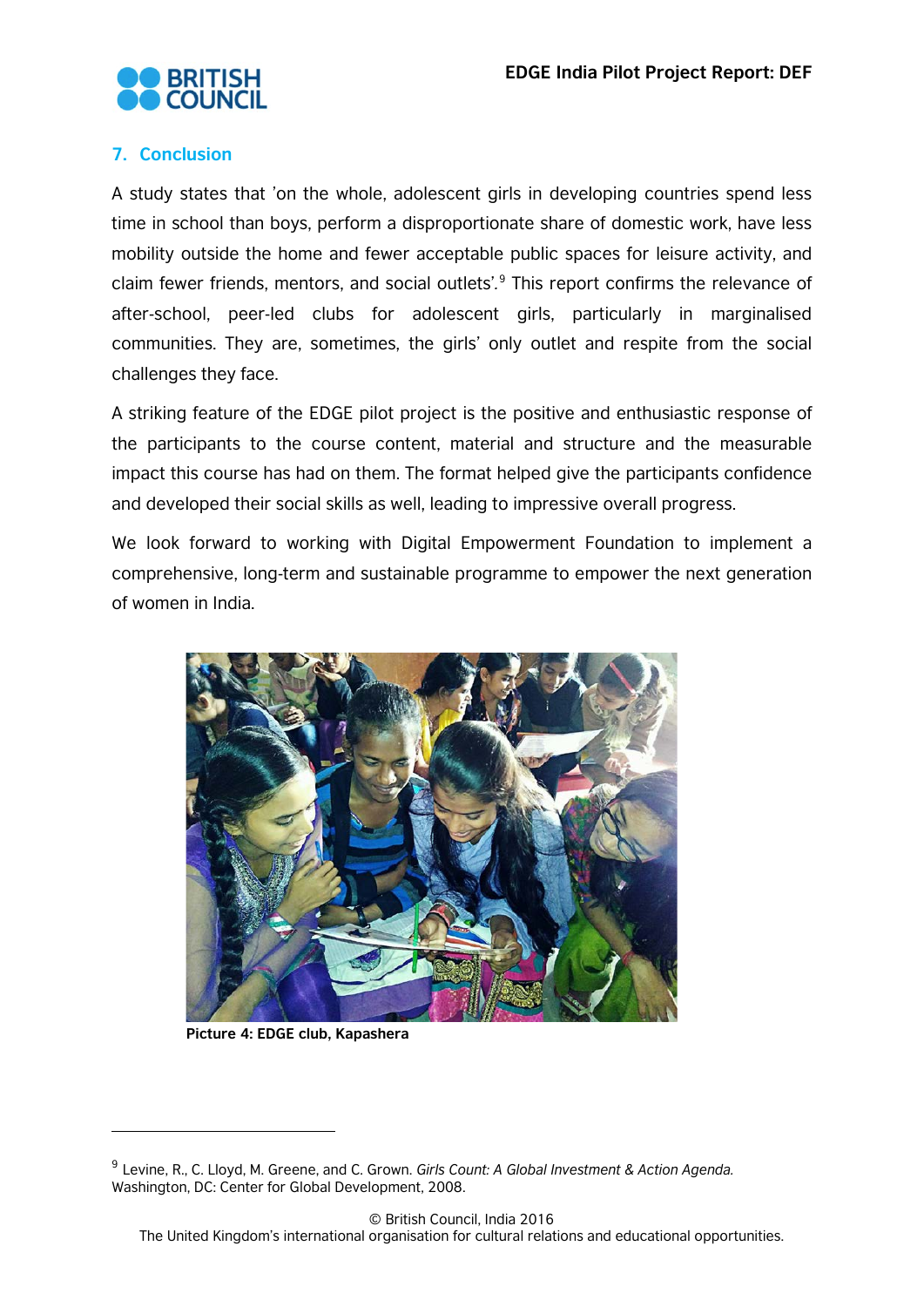

# <span id="page-24-0"></span>**Appendix A: Initial training schedule and activities**

#### **The training outcomes are for the participants to:**

- understand the pilot project aims, purpose and structure
- become familiar with the content and structure of the LearnEnglish for Schools DVD
- become familiar with 20 flashcards (and their language content)
- become familiar with 20 game tasks
- practise and extend instructional and facilitative English language
- micro-teach in groups and give and receive feedback from their peers

|                                                       | Day 1                             |                                                                         |  |
|-------------------------------------------------------|-----------------------------------|-------------------------------------------------------------------------|--|
| $10:00 - 10:15$                                       | Welcome and outline of training   | Trainer                                                                 |  |
| $10:15 - 10:45$                                       | Introduction to the pilot project | Trainer-led > Discussion in groups                                      |  |
| $10:45 - 13:00$<br>(including a 15-<br>min tea break) | LearnEnglish for Schools DVD      | Trainer-led > Participants try out<br>selected activities and feed back |  |
| $13:00 - 13:45$                                       | Lunch                             |                                                                         |  |
| $13:45 - 14:45$                                       | Introduction to flashcards        | Trainer-led > Participants try out in<br>groups, feed back              |  |
| $14:45 - 15:00$                                       |                                   | <b>Tea break</b>                                                        |  |
| $15:00 - 16:00$                                       | Introduction to games             | Trainer-led > Participants try out in<br>groups, feed back              |  |
| $16:00 - 16:30$                                       | Day 1 wrap-up                     | Trainer / Participants quiz each<br>other on content                    |  |

|                 | Day 2                                               |                                                               |
|-----------------|-----------------------------------------------------|---------------------------------------------------------------|
| 10:00 - 10:30   | Q&A                                                 | Trainer-led - reflection<br><b>on</b><br>previous day's work  |
| $10:30 - 11:00$ | <b>Facilitating EDGE clubs</b>                      | Trainer-led > Discussion in groups                            |
| $11:00 - 11:15$ |                                                     | <b>Tea break</b>                                              |
| $11:15 - 11:45$ | Preparing for micro-teaching                        | Participants work in pairs                                    |
| $11:45 - 13:00$ | Micro-teaching                                      | Participants micro-teach<br>each<br>other                     |
| $13:00 - 13:45$ |                                                     | Lunch                                                         |
| $13:45 - 14:45$ | Reflection on micro-teaching                        | Trainer-led                                                   |
| $14:45 - 15:15$ | Facilitating EDGE clubs<br>challenges and solutions | - Poster activity                                             |
| 15:15 - 15:30   |                                                     | <b>Tea break</b>                                              |
| $15:30 - 16:00$ | What next?                                          | Discussion<br>about<br>steps,<br>next<br>support and schedule |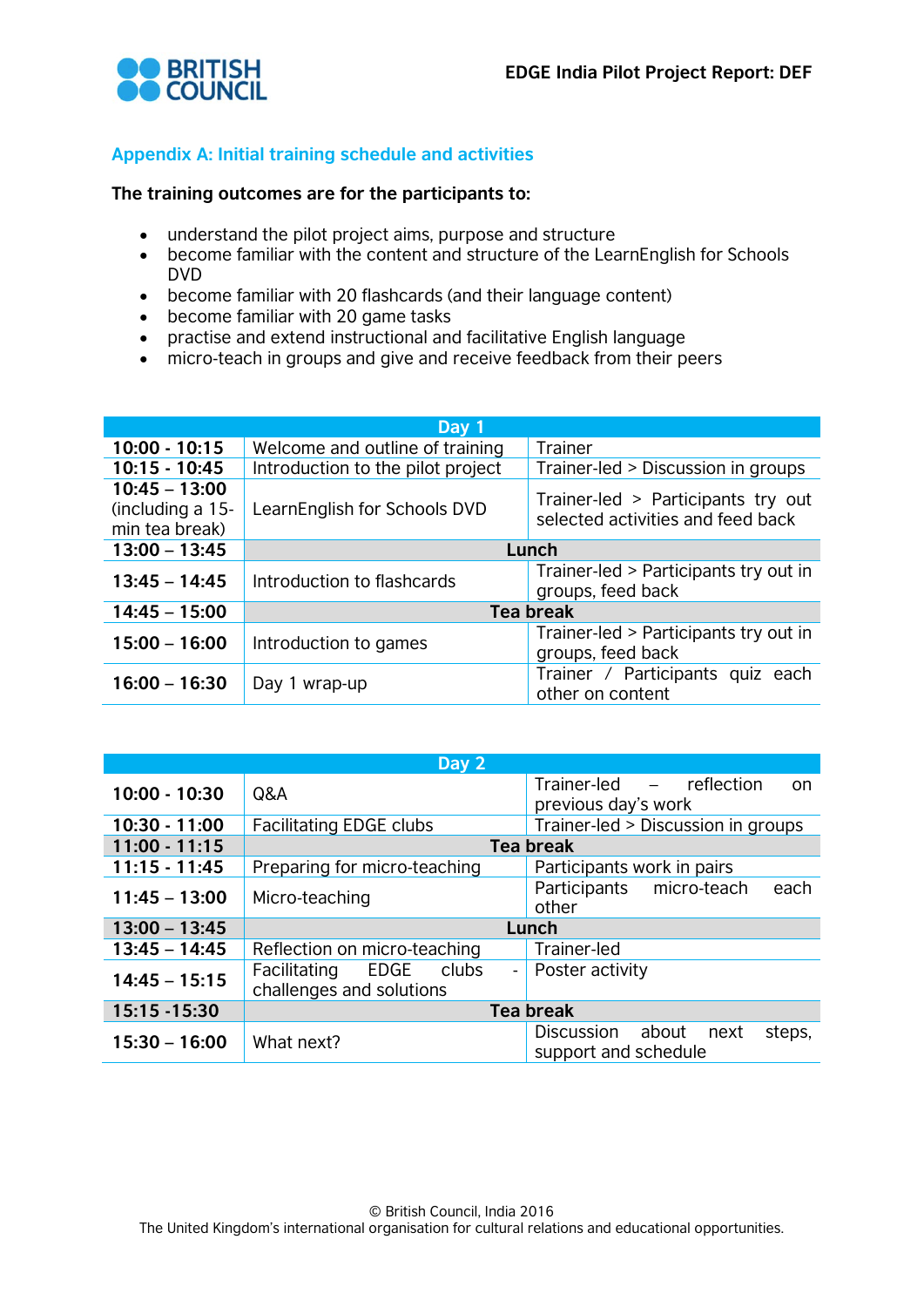

# **Appendix B: Methodology and approach**

<span id="page-25-0"></span>

| <b>Stakeholder</b> | <b>Data collection</b><br>method                                                                        | <b>Tools</b>                                      | <b>Sample size</b>                                 | <b>Objectives</b>                                                                                                                                                                           |  |  |
|--------------------|---------------------------------------------------------------------------------------------------------|---------------------------------------------------|----------------------------------------------------|---------------------------------------------------------------------------------------------------------------------------------------------------------------------------------------------|--|--|
| Learners           | Interviews (quantitative)                                                                               | Oral assessment<br>(Pre-course only)              | All learners<br>enrolled                           | Assess the language levels of the learners'<br>spoken English                                                                                                                               |  |  |
|                    | Written test<br>(quantitative)                                                                          | LearnEnglish for<br>Schools written<br>assessment | All learners<br>enrolled                           | Assess learners' existing English language<br>$\bullet$<br>skills (grammar and vocabulary) with respect<br>to the content on the LearnEnglish for Schools<br>package                        |  |  |
|                    | Survey (qualitative and<br>quantitative)                                                                | Computer familiarity<br>and attitudes survey      | All learners<br>enrolled                           | To find out about learners' previous<br>$\bullet$<br>experience and usage of computers<br>To discover self-reported levels of IT<br>confidence and familiarity                              |  |  |
|                    | Focus groups<br>(qualitative and<br>quantitative)                                                       | Learner focus group                               | One FGD per<br>centre with 10 -<br>12 participants | Seek learners' feedback on the content<br>Discover how familiar learners are with<br>$\bullet$<br>content, material and format<br>Seek learners' input on the EDGE programme                |  |  |
| Coordinators       | Session observation<br>(qualitative and<br>quantitative)<br>Interview (qualitative<br>and quantitative) | Session observation<br>Coordinator<br>interview   | All four<br>coordinators                           | Find out about delivery of the EDGE<br>$\bullet$<br>programme<br>Observe general EDGE club size and number<br>of learners in a session<br>Seek coordinators' input on the EDGE<br>programme |  |  |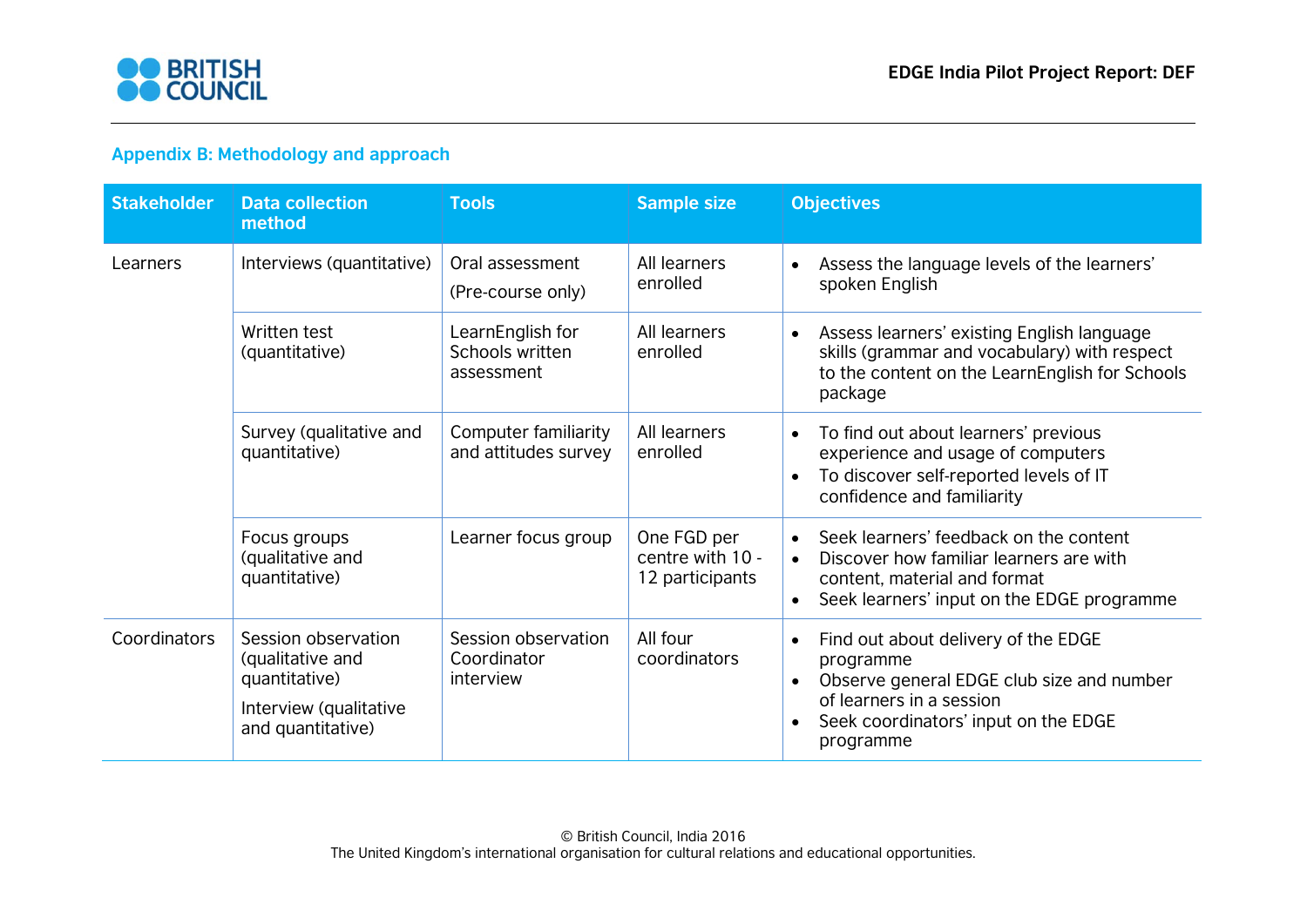

<span id="page-26-0"></span>

| <b>Center</b>    |                 |    | Code Age Class  | Pre-course oral score Pre-course score Post-course score |                 |                 |
|------------------|-----------------|----|-----------------|----------------------------------------------------------|-----------------|-----------------|
|                  | CH <sub>1</sub> | 17 | 9               | A <sub>0</sub>                                           | 25              | 44              |
| <b>Chandoli</b>  | CH <sub>2</sub> | 17 | $\overline{9}$  | A <sub>0</sub>                                           | 25              | 59              |
|                  | CH <sub>3</sub> | 15 | $\overline{12}$ | A <sub>0</sub>                                           | 29.5            | 37.5            |
|                  | CH <sub>4</sub> | 19 | 10              | A <sub>0</sub>                                           | 31.5            | 44              |
|                  | CH <sub>5</sub> | 18 | BA - 1st Year   | A1.1                                                     | 36              | 59              |
|                  | CH <sub>6</sub> | 17 | 12              | A <sub>0</sub>                                           | 40              | 37.5            |
|                  | KA1             | 17 | 9               | A1.1                                                     | 36              | 34              |
|                  | KA <sub>2</sub> | 16 | 10              | A1.2                                                     | 46              | 63              |
|                  | KA3             | 14 | 8               | A2.1                                                     | 47              | 72              |
|                  | KA4             | 13 | $\overline{7}$  | A <sub>0</sub>                                           | 48              | 51              |
|                  | KA5             | 14 | $\overline{8}$  | A1.1                                                     | 48              | 59              |
|                  | KA6             | 15 | $\overline{8}$  | A1.2                                                     | 50              | 71              |
|                  | KA7             | 13 | $\overline{7}$  | A1.1                                                     | 52              | 62              |
|                  | KA8             | 15 | 10              | A1.1                                                     | 52              | 68              |
|                  | KA9             | 13 | $\overline{7}$  | A1.1                                                     | 54              | 68              |
| <b>Kapashera</b> | <b>KA10</b>     | 13 | 6               | A1.1                                                     | 56              | 54              |
|                  | <b>KA11</b>     | 20 | BA - 2nd Year   | A2.1                                                     | 58              | 81              |
|                  | <b>KA12</b>     | 17 | 10              | A1.1                                                     | 59              | $\overline{78}$ |
|                  | <b>KA13</b>     | 15 | 10              | A1.1                                                     | 61              | 59              |
|                  | <b>KA14</b>     | 14 | 9               | A1.2                                                     | 63              | 81              |
|                  | <b>KA15</b>     | 13 | 8               | A2.1                                                     | 66              | 73              |
|                  | <b>KA16</b>     | 16 | 11              | A2.1                                                     | 68              | 71              |
|                  | <b>KA17</b>     | 13 | $\overline{6}$  | A2.1                                                     | 69              | $\overline{73}$ |
|                  | <b>KA18</b>     | 16 | 11              | A2.1                                                     | 72              | 85              |
|                  | <b>KA19</b>     | 17 | 10              | A2.2                                                     | 95              | 93              |
|                  | MU1             | 14 | $\overline{8}$  | A1.1                                                     | 26              | 61              |
|                  | MU <sub>2</sub> | 14 | 8               | A <sub>0</sub>                                           | 30              | 54              |
| <b>Mungaska</b>  | MU3             | 14 | 9               | A <sub>0</sub>                                           | 34              | 70.5            |
|                  | MU4             | 18 | 11              | A1.1                                                     | 35              | 53.5            |
|                  | MU5             | 17 | 6               | A <sub>0</sub>                                           | $\overline{37}$ | 63              |

# **Appendix C: Learner details: both pre- and post-course assessments**

© British Council, India 2016 The United Kingdom's international organisation for cultural relations and educational opportunities.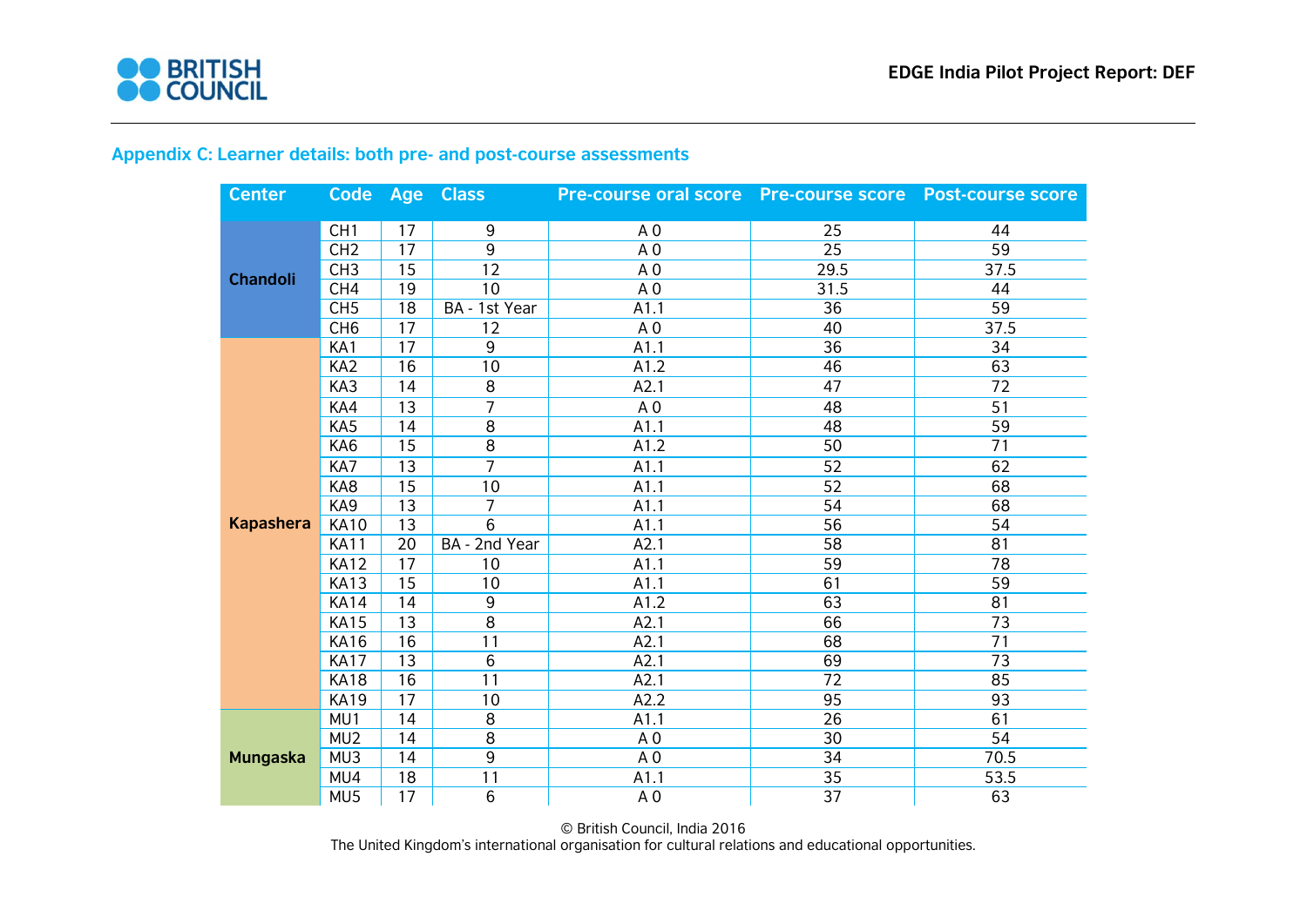

|                  | MU6         | 15 | 8              | A1.1           | 39   | 63.5 |
|------------------|-------------|----|----------------|----------------|------|------|
|                  | MU7         | 15 | 11             | A <sub>0</sub> | 42   | 66   |
|                  | MU8         | 15 | 9              | A1.1           | 42   | 69.5 |
|                  | MU9         | 16 | 10             | A1.1           | 43   | 74.5 |
|                  | <b>MU10</b> | 14 | 8              | A1.1           | 50   | 79   |
|                  | <b>MU11</b> | 17 | 11             | A1.1           | 51   | 55   |
|                  | <b>MU12</b> | 16 | 9              | A2.2           | 57   | 64.5 |
|                  | MU13        | 14 | 10             | A1.1           | 58   | 72.5 |
|                  | <b>MU14</b> | 13 | 8              | A1.1           | 60   | 63.5 |
|                  | <b>MU15</b> | 13 | 8              | A2.1           | 63   | 66.5 |
|                  | <b>MU16</b> | 17 | 12             | A1.2           | 66   | 71   |
|                  | WA1         | 11 | 8              | A1.1           | 10.5 | 30   |
|                  | WA2         | 16 | 9              | A1.1           | 15.5 | 33   |
|                  | WA3         | 12 | $\,6\,$        | A1.0           | 26   | 39.5 |
|                  | WA4         | 11 | 6              | A1.0           | 43.5 | 58   |
|                  | WA5         | 10 | $\,6$          | A1.0           | 50.5 | 39   |
| <b>Wazirabad</b> | WA6         | 13 | $\,6$          | A1.1           | 51.5 | 61   |
|                  | WA7         | 11 | 5              | A1.0           | 52   | 47.5 |
|                  | WA8         | 12 | 7              | A1.1           | 64   | 75   |
|                  | WA9         | 11 | $\overline{7}$ | A1.0           | 71   | 63.5 |
|                  | <b>WA10</b> | 16 | 11             | A1.2           | 73.5 | 74   |
|                  | <b>WA11</b> | 16 | 11             | A1.2           | 76.5 | 73.5 |
|                  | <b>WA12</b> | 13 | 9              | A1.2           | 81.5 | 91   |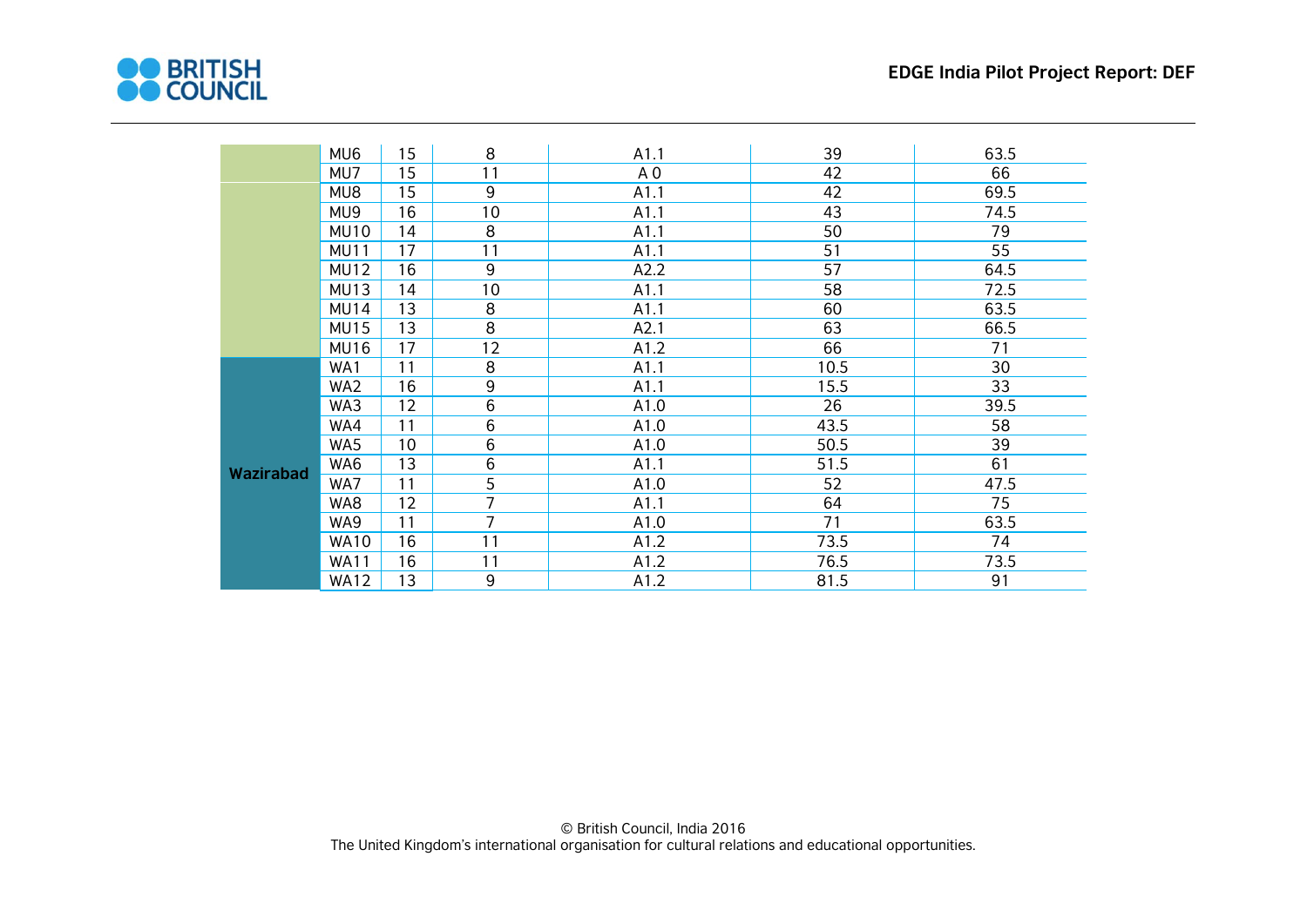

# <span id="page-28-0"></span>**Appendix D: Schedule of assessments: pre- and post-course**

| <b>Pre-course assessments</b>  |             |               |                                                                                                                                                                                         |  |  |
|--------------------------------|-------------|---------------|-----------------------------------------------------------------------------------------------------------------------------------------------------------------------------------------|--|--|
| <b>Location</b>                | <b>Date</b> | <b>Centre</b> | <b>Activities</b>                                                                                                                                                                       |  |  |
| <b>Alwar</b>                   | 19 January  | Chandoli      | Oral assessment<br>$\bullet$<br>LearnEnglish for Schools written test<br>$\bullet$<br>Computer familiarity and attitudes survey<br>$\bullet$                                            |  |  |
|                                | 20 January  | Mungaska      |                                                                                                                                                                                         |  |  |
| <b>Delhi</b>                   | 20 January  | Bahadurpur    |                                                                                                                                                                                         |  |  |
|                                | 19 January  | Kapashera     |                                                                                                                                                                                         |  |  |
|                                | 19 January  | Wazirabad     |                                                                                                                                                                                         |  |  |
| <b>Post-course assessments</b> |             |               |                                                                                                                                                                                         |  |  |
| <b>Location</b>                | <b>Date</b> | <b>Centre</b> | <b>Activities</b>                                                                                                                                                                       |  |  |
| <b>Alwar</b>                   | 20 March    | Chandoli      | Session observation and Coordinator<br>interview<br>Learner focus group<br>$\bullet$<br>LearnEnglish for Schools written test<br>$\bullet$<br>Computer familiarity and attitudes survey |  |  |
|                                | 20 March    | Mungaska      |                                                                                                                                                                                         |  |  |
| <b>Delhi</b>                   | 17 March    | Kapashera     |                                                                                                                                                                                         |  |  |
|                                | 28 March    | Wazirabad     |                                                                                                                                                                                         |  |  |